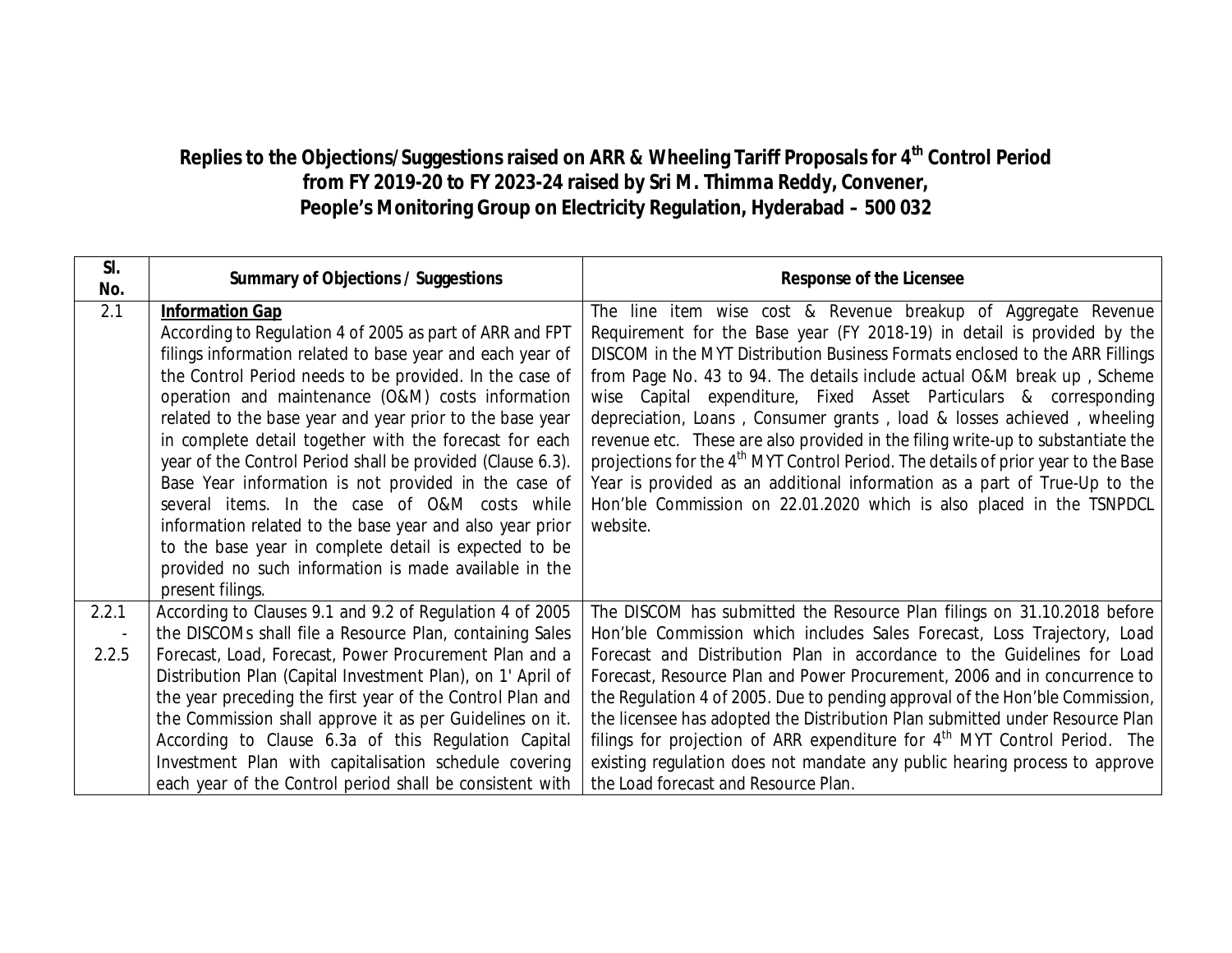the Commission's approved Resource Plan.

TSDISCOMs in their filings claimed that their submissions are in consonance with the Resource Plan for the 4th Control Period.

As the present ARR and FTP are based on the Resource Plans of the TSDISCOMs it will not be possible to assess the ARR and FTP without access to the Resource Plans filed by the TSDISCOMs. In the present filings TSDISCOMs have only provided summary figures. We request the Commission to direct the .TSDISCOMs to make these Resource Plans related to 4th Control Period available to the public

The above Regulation also mandates that the ARR is consistent with the Commission's approved Resource

| Tear    | <b>DISCOM</b> | Base<br>Capital<br>Exp | <b>Employee</b><br>Cost                                  | R&M<br>Cost | <b>ARR</b><br>transferred<br>to RSB |
|---------|---------------|------------------------|----------------------------------------------------------|-------------|-------------------------------------|
|         | <b>NPDCL</b>  | 849                    | 1.859                                                    | 94          | 2,614                               |
| 2019-20 | <b>SPDCL</b>  | 1,107                  | 2,469                                                    | 161         | 3,935                               |
|         | Total         | 1.956                  | 4.328                                                    | 255         | 6,549                               |
|         | <b>NPDCL</b>  | 1,300                  | 2,130                                                    | 118         | 3,153                               |
| 2020-21 | <b>SPDCL</b>  | 1,175                  | 2,699                                                    | 192         | 4,465                               |
|         | Total         | 2,475                  | 2,829                                                    | 310         | 7,618                               |
|         | <b>NPDCL</b>  | 1,515                  | 2,447                                                    | 145         | 3,825                               |
| 2021-22 | <b>SPDCL</b>  | 1,590                  | 2,978                                                    | 214         | 4,927                               |
|         | Total         | 3,105                  | 5,425                                                    | 359         | 8,752                               |
|         | <b>NPDCL</b>  | 2,093                  | 2,894                                                    | 176         | 4,649                               |
| 2022-23 | SPDCL         | 1.977                  | 3,328                                                    | 240         | 5.544                               |
|         | Total         | 4.070                  | 6.222                                                    | 416         | 10,193                              |
|         | <b>NPDCL</b>  | 1,939                  | 3,319                                                    | 213         | 5,555                               |
| 2023-24 | <b>SPDCL</b>  | 2,102                  | 3,704                                                    | 273         | 6,250                               |
|         | Total         | 4,041                  | 7,023                                                    | 486         | 11,805                              |
|         |               |                        | Plan (Clause 6.3a). It implies that the Resource Plan in |             |                                     |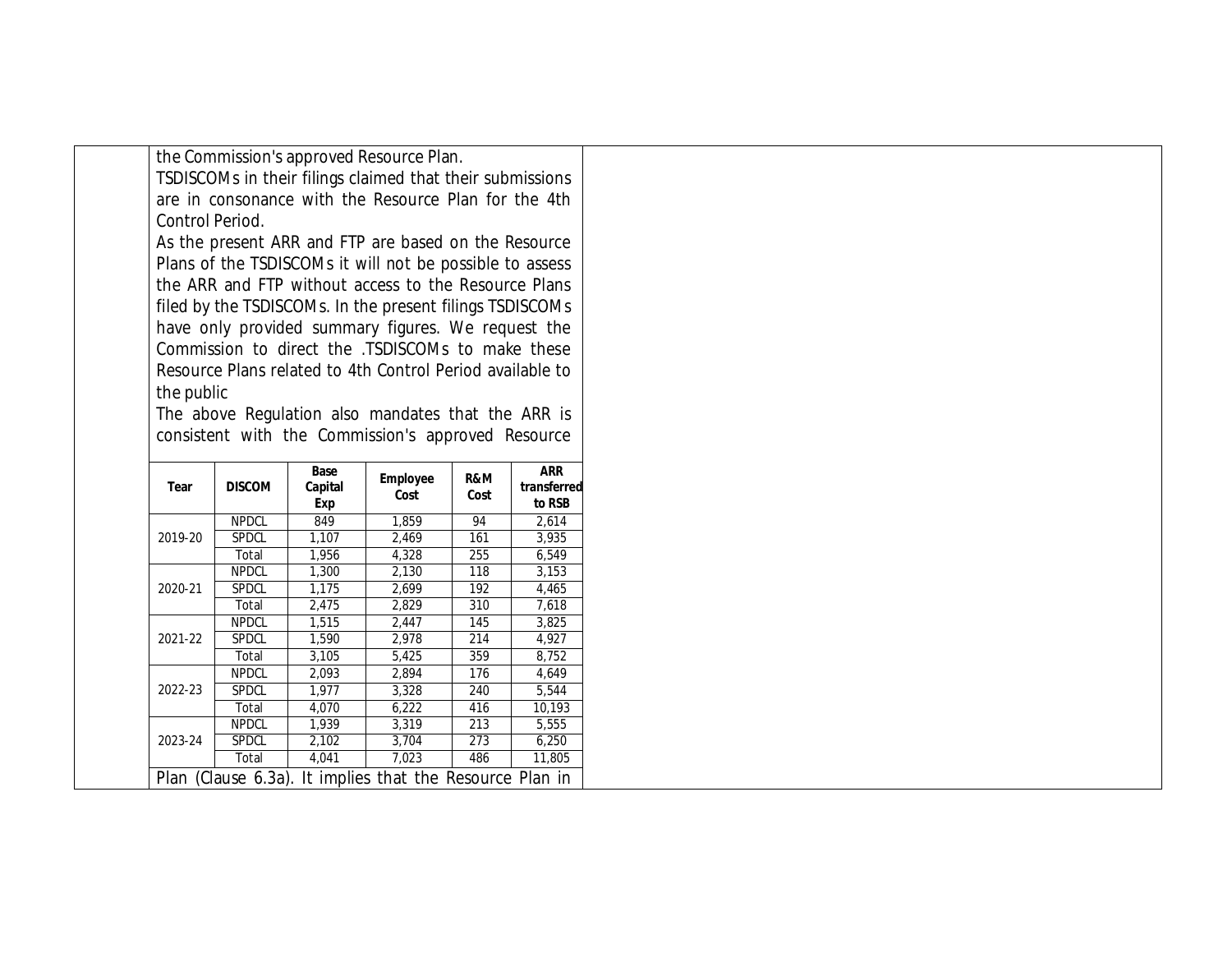|                | question needs to be approved by the Commission prior<br>to the ARR and FTP. We request the Commission to                                                                                                                                                                                                                                                                                                                                                                                                                                                                                                                                                                                                                                                                                                                                                                            |                 |                 |                 |                 |                 |                                                                                                                                                                                                                                                                                                                                                                                                                                                                                                                                                                                                                                                                                                                                                                                                                                                                                                                                                                                                                                                                                                                                                                                                                                                                                                                   |
|----------------|--------------------------------------------------------------------------------------------------------------------------------------------------------------------------------------------------------------------------------------------------------------------------------------------------------------------------------------------------------------------------------------------------------------------------------------------------------------------------------------------------------------------------------------------------------------------------------------------------------------------------------------------------------------------------------------------------------------------------------------------------------------------------------------------------------------------------------------------------------------------------------------|-----------------|-----------------|-----------------|-----------------|-----------------|-------------------------------------------------------------------------------------------------------------------------------------------------------------------------------------------------------------------------------------------------------------------------------------------------------------------------------------------------------------------------------------------------------------------------------------------------------------------------------------------------------------------------------------------------------------------------------------------------------------------------------------------------------------------------------------------------------------------------------------------------------------------------------------------------------------------------------------------------------------------------------------------------------------------------------------------------------------------------------------------------------------------------------------------------------------------------------------------------------------------------------------------------------------------------------------------------------------------------------------------------------------------------------------------------------------------|
|                | conduct a public process to approve the same given its<br>importance in the overall tariff setting.                                                                                                                                                                                                                                                                                                                                                                                                                                                                                                                                                                                                                                                                                                                                                                                  |                 |                 |                 |                 |                 |                                                                                                                                                                                                                                                                                                                                                                                                                                                                                                                                                                                                                                                                                                                                                                                                                                                                                                                                                                                                                                                                                                                                                                                                                                                                                                                   |
| $3.1 -$<br>3.3 | Electricity Load during 4 <sup>th</sup> Control Period(MW)                                                                                                                                                                                                                                                                                                                                                                                                                                                                                                                                                                                                                                                                                                                                                                                                                           |                 |                 |                 |                 |                 | The load (in MW) represented in the table are the loads computed by<br>considering 80% of contracted demand for HT Voltages and 20% of the                                                                                                                                                                                                                                                                                                                                                                                                                                                                                                                                                                                                                                                                                                                                                                                                                                                                                                                                                                                                                                                                                                                                                                        |
|                | <b>DISCOM</b>                                                                                                                                                                                                                                                                                                                                                                                                                                                                                                                                                                                                                                                                                                                                                                                                                                                                        | 2019-20         | 2020-21         | 2021-22         | 2022-23         | 2023-24         | contracted demands for LT voltages in view of diversity factor.<br>The base capital expenditure is projected based on the demand forecast for                                                                                                                                                                                                                                                                                                                                                                                                                                                                                                                                                                                                                                                                                                                                                                                                                                                                                                                                                                                                                                                                                                                                                                     |
|                | <b>NPDCL</b>                                                                                                                                                                                                                                                                                                                                                                                                                                                                                                                                                                                                                                                                                                                                                                                                                                                                         | 2,829           | 2,940           | 3,043           | 3,145           | 3,248           | the next 5 years submitted in the Resource plan filings and the existing                                                                                                                                                                                                                                                                                                                                                                                                                                                                                                                                                                                                                                                                                                                                                                                                                                                                                                                                                                                                                                                                                                                                                                                                                                          |
|                | <b>SPDCL</b><br>Total                                                                                                                                                                                                                                                                                                                                                                                                                                                                                                                                                                                                                                                                                                                                                                                                                                                                | 7,428<br>10,257 | 7,898<br>10,838 | 8,230<br>11,273 | 8,540<br>11,685 | 8,863<br>12,111 | network infrastructure parameters & its loading pattern. The capital                                                                                                                                                                                                                                                                                                                                                                                                                                                                                                                                                                                                                                                                                                                                                                                                                                                                                                                                                                                                                                                                                                                                                                                                                                              |
|                | The above table shows that during the 4th control period<br>total electricity load at 33 kV level (including losses) in<br>Telangana is projected to increase by 18.08%. While in<br>the case of NPDCL it is projected to increase by 14.81% in<br>the case of SPDCL it is 19.28%.<br>During the 4th Control Period distribution expenditure<br>(ARR transferred to retail supply business) is projected to<br>increase by 80.26% in Telangana. When compared to the<br>growth in electricity load in the state it is nearly 5 times<br>higher. The increase in distribution expenditure includes<br>62.27% increase in employee costs, 90.59% increase in<br>R&M costs and 106.60% increase in base capital<br>expenditure. The Commission needs to see that the<br>distribution expenditure during the 4 <sup>th</sup> Control Period is<br>undertaken according to prudent norms. |                 |                 |                 |                 |                 | expenditure plan is prepared taking the overloading of the existing network<br>units, proposed network infrastructure to cater to new loads and the cost<br>escalation factor to cover the increase in material & labor costs during 5-year<br>control period.<br>Clause 14.3 of MYT Regulation 4 of 2005 stipulates that, "The composite O&M<br>expenses permissible towards revenue requirement for each year of the<br>Control Period shall be determined, by using pre-determined norms or<br>formulae for this purpose. These norms or formulae shall be determined by<br>the Commission based on Distribution Licensee's submissions in this regard,<br>previous years' actual expenses and any other factors considered relevant by<br>the Commission."<br>The Operation & Maintenance costs which comprises Employee cost (EC),<br>Administration & General Expenses (A&G) and Repairs & Maintenance (R&M)<br>costs are projected based on the norms envisaged by the Hon'ble Commission<br>in the MYT Order dated 27.03.2015 which is in accordance to the Regulation.<br>The Employee cost, A&G and R&M costs are linked to capital investments<br>proposed for the control period. The overall growth in O&M costs in the<br>previous control period and the ensuing control period is tabulated below |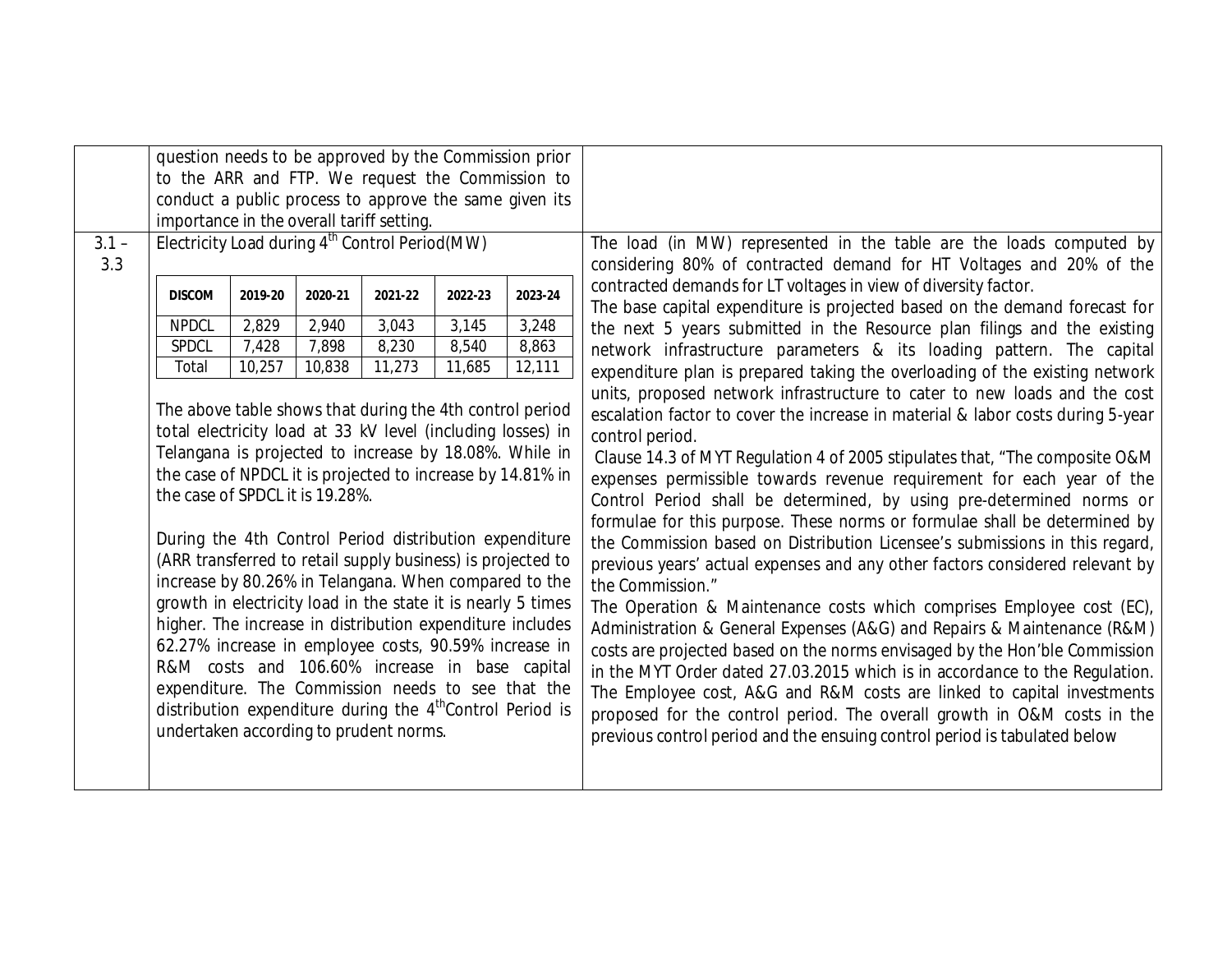| <b>Details</b>   | 2014-15 | 2015-16  | 2016-17 | 2017-18 | 2018-19 | Total | <b>Growth rate</b> |
|------------------|---------|----------|---------|---------|---------|-------|--------------------|
|                  |         |          |         |         |         |       | (CAGR)             |
| EC (             | 990     | 720      | 1387    | 1804    | 2135    | 7,036 | 23.13%             |
| Rs.Cr            |         |          |         |         |         |       |                    |
| A&G (            | 75      | 88       | 316     | 197     | 143     | 819   | 18.13%             |
| Rs.Cr)           |         |          |         |         |         |       |                    |
| <b>R&amp;M</b> ( | 250     | 273      | 139     | 109     | 127     | 898   | $-9.84%$           |
| Rs.Cr            |         |          |         |         |         |       |                    |
| Total            | 1315    | 1081     | 1842    | 2110    | 2405    | 8753  | 16.58%             |
| $Y$ -o- $Y$      |         |          |         |         |         |       |                    |
| growth           |         | $-17.8%$ | 70.4%   | 14.5%   | 14.0%   |       |                    |

It is to be noted that the negative growth reflected in A&G, R&M expenses is mainly due to reclassification of expenses towards Remuneration paid to outsourcing employees from R&M to A&G during 2016-17 and from A&G to EC from 2017-18 on account of regularization of employees in accordance to the High Court orders.

| <b>Details</b> | 2019-20 | 2020-21 | 2022-23 | 2023-24 | 2024-25 | <b>Total</b> | <b>Growth rate</b><br>(CAGR) |
|----------------|---------|---------|---------|---------|---------|--------------|------------------------------|
| EC             | 1859    | 2130    | 2447    | 2894    | 3319    | 12649        | 15.70%                       |
| A&G            | 96      | 110     | 127     | 150     | 172     | 655          | 15.70%                       |
| R&M            | 94      | 118     | 145     | 176     | 213     | 746          | 25.30%                       |
| Total          | 2050    | 2358    | 2718    | 3220    | 3704    | 14050        | 16.14%                       |
| $Y$ -O- $Y$    |         |         |         |         |         |              |                              |
| growth         |         | 15.1%   | 15.3%   | 18.5%   | 15.0%   |              |                              |

It can be seen from the tables above, the Overall growth in O&M expenses in the 3rd control period happens to be 16.5% whereas the overall growth projected in the 4th Control period is 16% which is rational and close to the actual trend.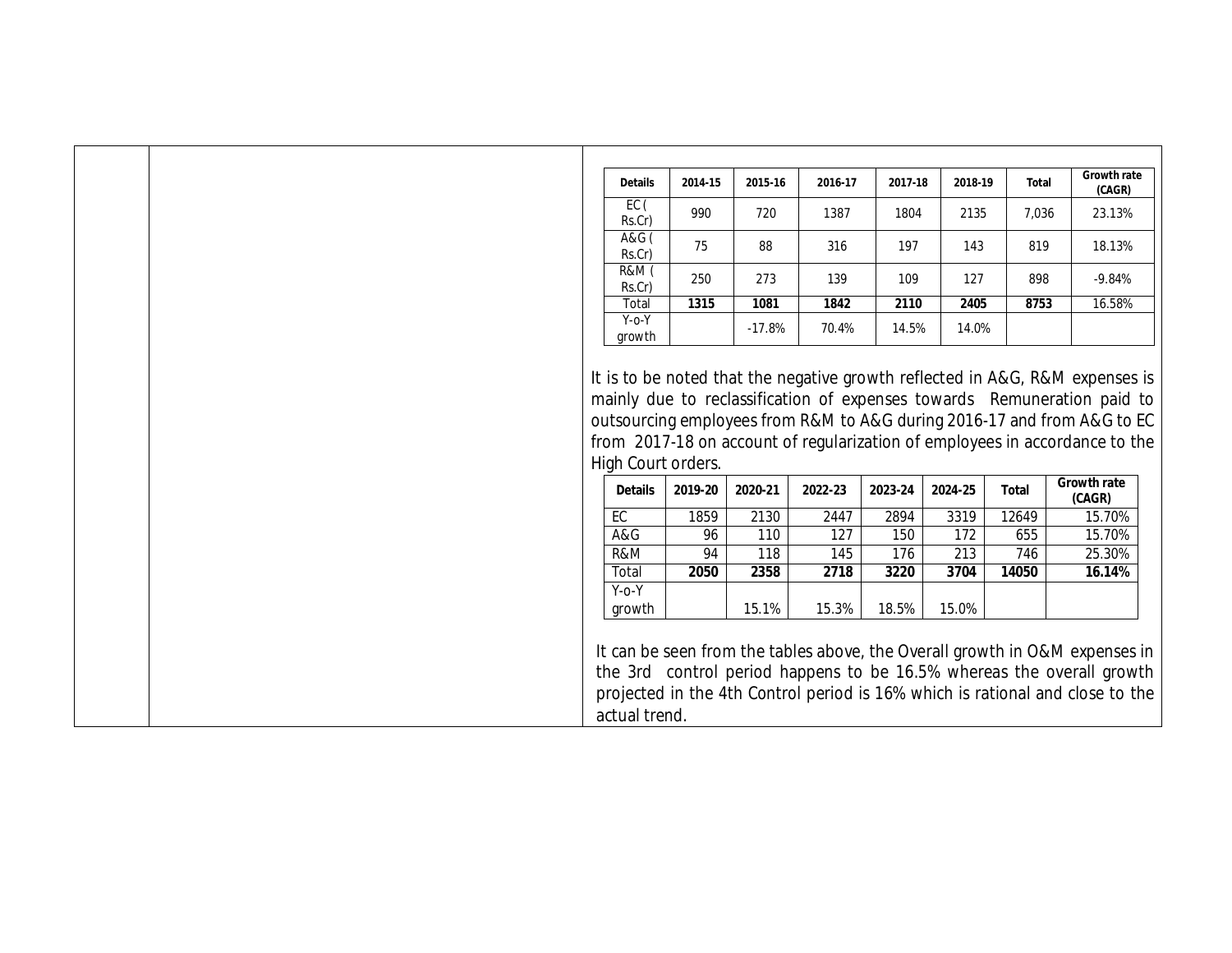| 3.4 | More than Rs. 12,000 Crore were reported to have been<br>spent in Telangana during 2017-18 to improve<br>distribution network to facilitate 24 X 7 power supply to<br>agriculture sector high expenditure was incurred in the<br>recent past to improve distribution in the state. When<br>such high expenditure was incurred in the recent past to<br>improve distribution network in the state the new<br>proposals on distribution network expansion needs to be<br>assessed more carefully.                                                                                | The amount invested by DISCOM for strengthening of Distribution network to<br>provide 24x7 power supply to agriculture sector is Rs. 755 crores.<br>The distribution network expansion proposed by the DISCOM in the resource<br>plan filings comprises the plan for new Substation Additions due to<br>overloading of existing Substations, Substation addition due to overloaded<br>feeders, New PTR Additions in existing Substations, and PTR up-gradation,<br>Feeder Additions in Existing Substations, DTR Additions to cater to the future<br>load growth and network strengthening.                                                                                                                      |
|-----|--------------------------------------------------------------------------------------------------------------------------------------------------------------------------------------------------------------------------------------------------------------------------------------------------------------------------------------------------------------------------------------------------------------------------------------------------------------------------------------------------------------------------------------------------------------------------------|------------------------------------------------------------------------------------------------------------------------------------------------------------------------------------------------------------------------------------------------------------------------------------------------------------------------------------------------------------------------------------------------------------------------------------------------------------------------------------------------------------------------------------------------------------------------------------------------------------------------------------------------------------------------------------------------------------------|
| 3.5 | When the issue of disproportionate expenditure on<br>distribution business is raised Licensees tend to arque<br>that the capital expenditure involves not only<br>expenditure towards augmenting the existing network to<br>meet peak demand but also involves works for network<br>strengthening, renovation and modernization, etc,. In the<br>present filing works related to network strengthening and<br>R&M appear under different heads like other capital<br>expenditure as a part of total capital expenditure, R&M<br>works as a part of O&M expenditure and special | The capital expenditure plan proposed by the DISCOM in the Filings comprises<br>of two parts. One is Base Capital expenditure and the second is Other Capital<br>Expenditure. Base capital expenditure covers the Sub-station, PTR, Feeder,<br>DTR up-gradations and additions to meet the projected load growth and<br>network strengthening. Other capital expenditure mainly covers the<br>expenditure for AT&C Loss reduction, Reliability improvement & contingency<br>schemes, Renovation & Modernisation of existing assets, civil infrastructure<br>developments, new consumer additions, Technology upgradation, Land cost<br>for erection of new substations & road cutting charges for laying cables. |
|     | appropriation for safety measures. It has to be seen that<br>there is no duplication of work and expenditure incurred<br>has impact on the ground                                                                                                                                                                                                                                                                                                                                                                                                                              | The expenditure shown in the other capital expenditure is additional to the<br>Base capital expenditure which is proposed to meet the specific goals. The<br>R&M shown under Other Capex is investment for Renovation & Modernisation<br>of existing assets while R&M costs shown under O&M expenditure head is<br>Repairs & Maintenance costs which are to be incurred for maintenance and<br>repair of the assets setup in the system.<br>Further, the special appropriation costs shown under the head "Special<br>appropriation for Safety measures" is to ensure safety of the consumers and<br>the employees who work near the network system.                                                             |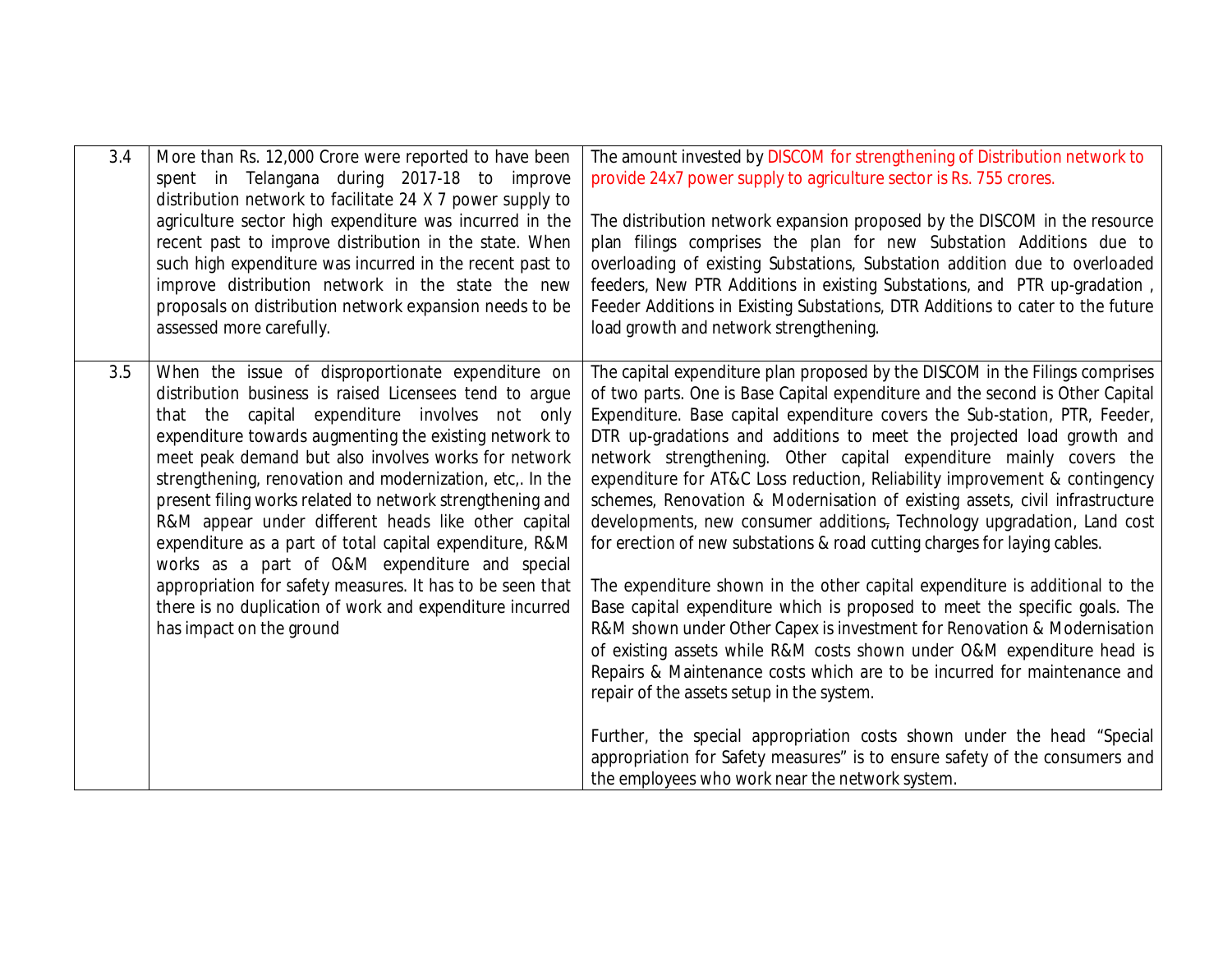|                                                                                                                                                                           |                                                                                                                                                                                                                                  |         |                                                         |                       | Hence there is no duplication of costs proposed in the Filings; instead the costs<br>are divided under different heads according to the purpose it relates to.                                                                               |  |
|---------------------------------------------------------------------------------------------------------------------------------------------------------------------------|----------------------------------------------------------------------------------------------------------------------------------------------------------------------------------------------------------------------------------|---------|---------------------------------------------------------|-----------------------|----------------------------------------------------------------------------------------------------------------------------------------------------------------------------------------------------------------------------------------------|--|
| 4.1                                                                                                                                                                       | In the present filings Licensees have considered cost of                                                                                                                                                                         |         |                                                         |                       | The Distribution schemes are majorly funded by the REC & PFC institutions.                                                                                                                                                                   |  |
|                                                                                                                                                                           | debt as 11% for long term loans and 11.5% for working                                                                                                                                                                            |         |                                                         |                       | Hence these lending rates form the basis for estimating cost of debt. The                                                                                                                                                                    |  |
|                                                                                                                                                                           | capital loans during the 4th Control Period. As rate of                                                                                                                                                                          |         |                                                         |                       | lending rates of REC and the Bank Repo rates in the last 5 years is tabulated                                                                                                                                                                |  |
|                                                                                                                                                                           | interest in the financial markets in the country is coming                                                                                                                                                                       | below   |                                                         |                       | <b>Average DISCOM lending</b>                                                                                                                                                                                                                |  |
|                                                                                                                                                                           | down the rate of interest proposed by the Licensees<br>appears to be on higher side. APERC in its Order, one year                                                                                                                |         | <b>FY</b>                                               | <b>Bank Repo Rate</b> | rate from REC for long                                                                                                                                                                                                                       |  |
|                                                                                                                                                                           | back, on wheeling charges for the 4th Control Period                                                                                                                                                                             |         |                                                         |                       | term loans                                                                                                                                                                                                                                   |  |
|                                                                                                                                                                           | adopted 10.53% as rate of interest on debt contracted by                                                                                                                                                                         |         | 2014-15                                                 | 8% - 7.5%             | 11.65%                                                                                                                                                                                                                                       |  |
| APDISCOMs. In the meantime, RBI reduced the repo rate<br>several times. In keeping with these developments, we<br>request the TSERC to adopt lower interest rate than the |                                                                                                                                                                                                                                  | 2015-16 | 7.5% - 6.75%                                            | 11.93%                |                                                                                                                                                                                                                                              |  |
|                                                                                                                                                                           |                                                                                                                                                                                                                                  | 2016-17 | $6.75\% - 6.25\%$                                       | 11.09%                |                                                                                                                                                                                                                                              |  |
|                                                                                                                                                                           |                                                                                                                                                                                                                                  | 2017-18 | $6.25% - 6%$                                            | 10.49%                |                                                                                                                                                                                                                                              |  |
|                                                                                                                                                                           | one proposed by TSDISCOMs                                                                                                                                                                                                        |         | 2018-19                                                 | 6%-6.25%              | 10.90%                                                                                                                                                                                                                                       |  |
|                                                                                                                                                                           |                                                                                                                                                                                                                                  |         | of financial affairs.                                   |                       | This shows that the DISCOM lending rates are showing mixed trend over the<br>years and on an average it stood at 11.21% p.a. Hence the cost of debt for new<br>loans considered in the DISCOM is 11% which is in-line with the current state |  |
| 4.2                                                                                                                                                                       | The present filings show that the TSDISCOMs are<br>expecting Return on equity at 14% for the 4th Control<br>period as per the approved norm for the third control<br>period. Return on equity is linked to the rate of interest. |         | stipulates as under:<br>"5.0 GENERAL APPROACH TO TARIFF |                       | In accordance with Section 3 of the Electricity Act, 2003, the Ministry of<br>Power, Government of India notified the Tariff Policy , 2016. The Tariff Policy                                                                                |  |
|                                                                                                                                                                           | As the rate of interest is coming down return on equity                                                                                                                                                                          |         |                                                         |                       | 5.11 Tariff policy lays down following framework for performance based cost of                                                                                                                                                               |  |
|                                                                                                                                                                           | also needs to be reduced and brought down to below                                                                                                                                                                               |         |                                                         |                       | service regulation in respect of aspects common to generation, transmission as                                                                                                                                                               |  |
|                                                                                                                                                                           | 14%. As there is no risk to the DISCOMs in this regard and                                                                                                                                                                       |         |                                                         |                       | well as distribution. These shall not apply to competitively bid projects as                                                                                                                                                                 |  |
|                                                                                                                                                                           | total costs are being recovered under the present                                                                                                                                                                                |         |                                                         |                       | referred to in para 6.1 and para 7.1 (6). Sector specific aspects are dealt with in                                                                                                                                                          |  |
|                                                                                                                                                                           | Regulatory framework we propose return on equity at                                                                                                                                                                              |         | subsequent sections.                                    |                       |                                                                                                                                                                                                                                              |  |
|                                                                                                                                                                           | 12%                                                                                                                                                                                                                              |         | a) Return on Investment                                 |                       |                                                                                                                                                                                                                                              |  |
|                                                                                                                                                                           |                                                                                                                                                                                                                                  |         |                                                         |                       | Balance needs to be maintained between the interests of consumers and the                                                                                                                                                                    |  |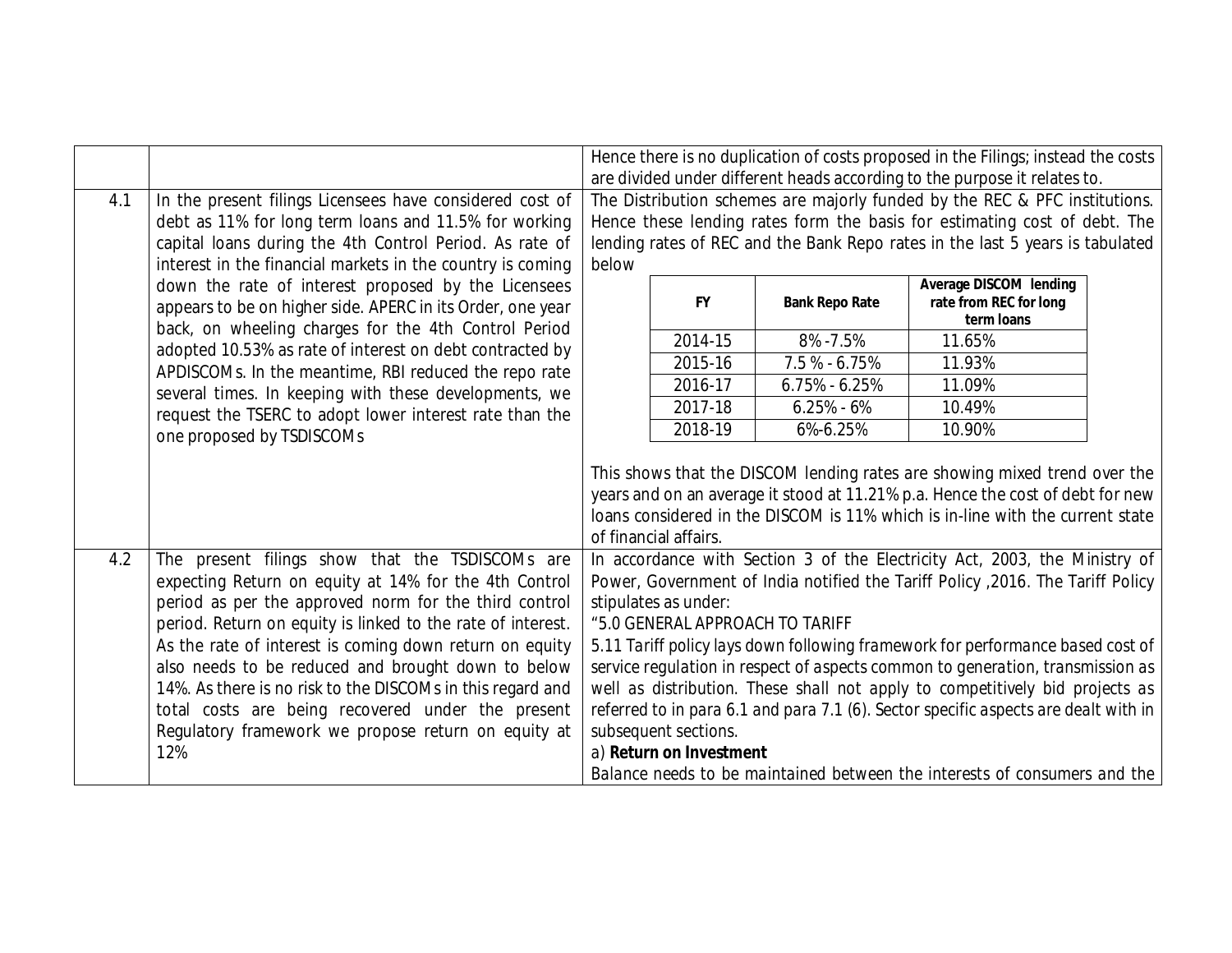|     |                                                                                                                                                                                                                          | need for investments while laying down rate of return. Return should attract<br>investments at par with, if not in preference to, other sectors so that the<br>electricity sector is able to create adequate capacity. The rate of return should<br>be such that it allows generation of reasonable surplus for growth of the<br>sector.<br>The Central Commission would notify, from time to time, the rate of return on<br>equity for generation and transmission projects keeping in view the assessment<br>of overall risk and the prevalent cost of capital which shall be followed by the<br>SERCs also. The rate of return notified by CERC for transmission may be<br>adopted by the State Electricity Regulatory Commissions (SERCs) for<br>distribution with appropriate modification taking into view the higher risks<br>involved |
|-----|--------------------------------------------------------------------------------------------------------------------------------------------------------------------------------------------------------------------------|-----------------------------------------------------------------------------------------------------------------------------------------------------------------------------------------------------------------------------------------------------------------------------------------------------------------------------------------------------------------------------------------------------------------------------------------------------------------------------------------------------------------------------------------------------------------------------------------------------------------------------------------------------------------------------------------------------------------------------------------------------------------------------------------------------------------------------------------------|
|     |                                                                                                                                                                                                                          | The State Commission may consider 'distribution and supply margin' as basis<br>for allowing returns in distribution business at an appropriate time"                                                                                                                                                                                                                                                                                                                                                                                                                                                                                                                                                                                                                                                                                          |
|     |                                                                                                                                                                                                                          | The Return on Equity determined by the CERC for Transmission projects vide<br>its Tariff Regulations, 2019 is 15.5%. The Hon'ble Commission has determined<br>the Return on Equity of 14% for Distribution Business and 2% of supply margin<br>for Retail supply business in the MYT order dt. 27.03.2015. In accordance to<br>the NTP guidelines and the Hon'ble Commission regulations & orders, the<br>licensee has claimed 14% Return on Equity.                                                                                                                                                                                                                                                                                                                                                                                          |
| 4.3 | In SPDCL filings while on page 14 escalation factor is<br>mentioned as 4.68% on page 29 escalation factor is<br>mentioned as 5.42% while claiming to follow identical<br>methodology. We request the Commission to adopt | The escalation factor of 4.68% proposed on is based on the CPI & WPI indices<br>for the period 2012 to 2017 which is considered in the Resource Plan filings<br>that was filed before Hon'ble Commission on 31.10.2018.                                                                                                                                                                                                                                                                                                                                                                                                                                                                                                                                                                                                                       |
|     | 4.68% as the escalation factor to compute capital cost                                                                                                                                                                   | However the escalation factor of 5.42% proposed on is based on the CPI & WPI<br>indices for the period 2012 to 2018 for computation of O&M expenses.<br>As the periods under consideration are different and the submissions are at<br>different dates, the escalation factor has varied and the DISCOM has                                                                                                                                                                                                                                                                                                                                                                                                                                                                                                                                   |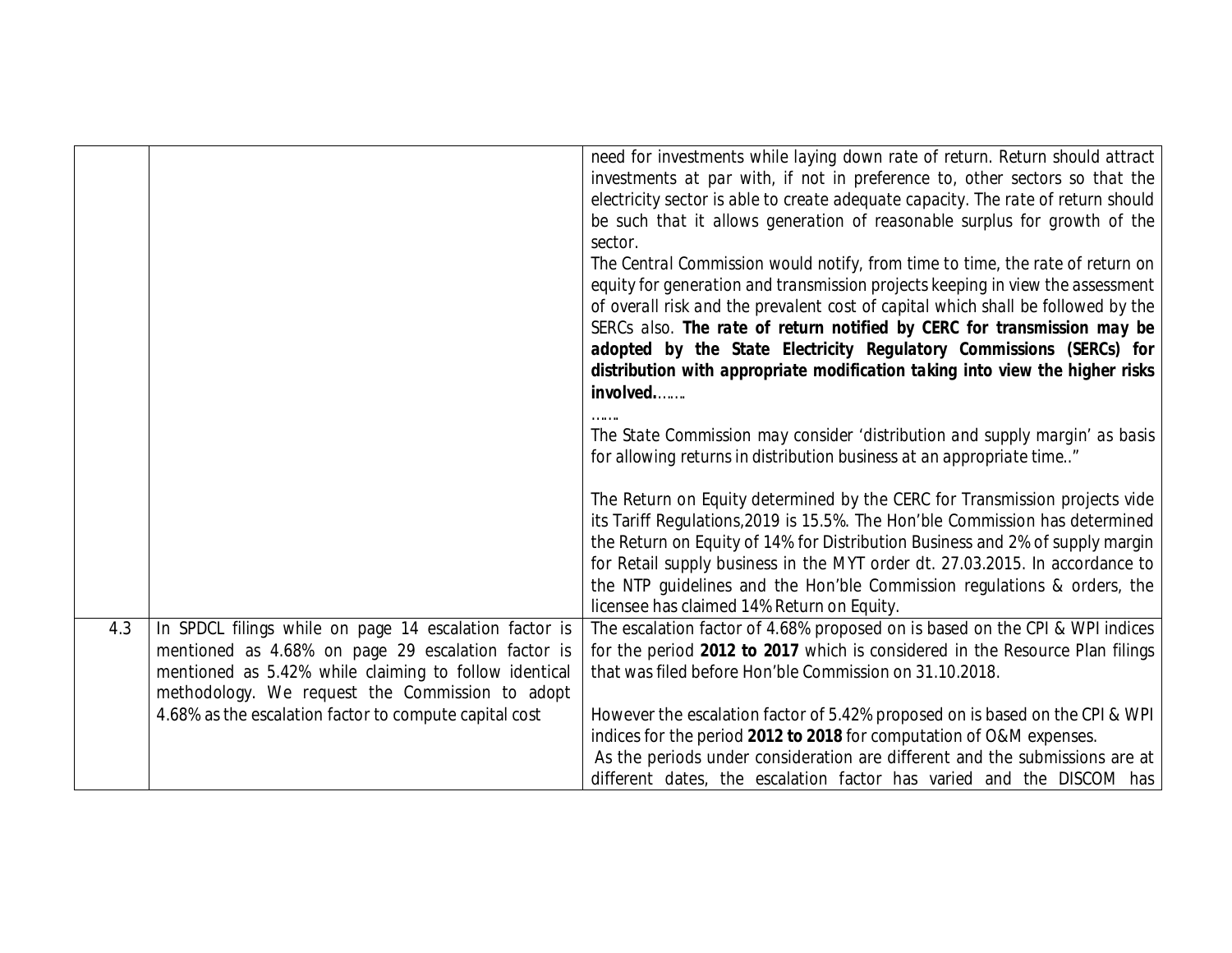|     |                                                                                                                                                                                                                                                                                                                                                                                                                                                                                                                                                                                                                                                              | considered the updated data with 2018 values in its MYT filings for O&M<br>expenses projections.                                                                                                                                                                                                                                                                                                                                                                                                                                                                                                                                                                                                                                                      |
|-----|--------------------------------------------------------------------------------------------------------------------------------------------------------------------------------------------------------------------------------------------------------------------------------------------------------------------------------------------------------------------------------------------------------------------------------------------------------------------------------------------------------------------------------------------------------------------------------------------------------------------------------------------------------------|-------------------------------------------------------------------------------------------------------------------------------------------------------------------------------------------------------------------------------------------------------------------------------------------------------------------------------------------------------------------------------------------------------------------------------------------------------------------------------------------------------------------------------------------------------------------------------------------------------------------------------------------------------------------------------------------------------------------------------------------------------|
| 5.1 | <b>Targets for distribution losses:-</b>                                                                                                                                                                                                                                                                                                                                                                                                                                                                                                                                                                                                                     | As per clause 5.3 (h)(2) of National Tariff Policy "In cases where operations<br>have been much below the norms for many previous years the initial starting                                                                                                                                                                                                                                                                                                                                                                                                                                                                                                                                                                                          |
|     | Targets for distribution losses: 5.1 The distribution losses<br>projected by TSDISCOMs for the 4th control period in<br>some cases are higher than that approved by the<br>Commission for the third control period or equal to the<br>levels already achieved during the third control period. In<br>the case of SPDCL the Commission approved 5% LT losses<br>for the 3 Control Period. But SPDCL has shown that it had<br>achieved 6.05% LT losses during 2018-19 and projected to<br>bring down these losses to 5.93% to 5.47% during the 4th<br>Control Period. Similarly, while the Commission<br>prescribed 4.25% 11 kV losses SPDCL achieved 4.70% in | point in determining the revenue requirement and the improvement<br>trajectories should be recognized at "relaxed" levels and not the "desired"<br>levels." Hence TSNPDCL has considered the actual losses achieved in FY 2018-<br>19 as basis for projection of loss trajectory for 4 <sup>th</sup> MYT Period. The DISCOM has<br>achieved the stringent loss targets approved by the Hon'ble Commission for<br>3 <sup>rd</sup> MYT Period due to extensive loss reduction measures taken during the<br>period.<br>The licensee has implemented various loss reduction measures like<br>strengthening of the network infrastructure, addition of network elements,<br>and vigorously undertaking the Energy Audit to keep a close tab on the losses. |
|     | 2018--19 and projected to bring it down to 4.47% in<br>2023-24. NPDCL projected to bring down distribution<br>losses by 0.01% only at the end of the 4th Control period<br>compared to the levels achieved in 2018-19. Given the<br>huge investments made in expanding and strengthening                                                                                                                                                                                                                                                                                                                                                                     | Achieving slight reduction in losses after reaching certain bench mark levels<br>will be quite ambitious and requires huge capital investments backed by<br>technology upgradation. Thus the Discom has proposed investments<br>commensurate to load growth including loss reduction.                                                                                                                                                                                                                                                                                                                                                                                                                                                                 |
|     | of distribution network and human resources there<br>should be commensurate reduction in distribution losses                                                                                                                                                                                                                                                                                                                                                                                                                                                                                                                                                 |                                                                                                                                                                                                                                                                                                                                                                                                                                                                                                                                                                                                                                                                                                                                                       |
| 6.1 | <b>Safety issues:</b><br>Over the years number of deaths due to electrocution<br>have been increasing. Sagging conductors, unsafe DTRs                                                                                                                                                                                                                                                                                                                                                                                                                                                                                                                       | As per the directions of Hon'ble TSERC, TSNPDCL has taken all preventive<br>measures to avoid accidents. The measures taken are:                                                                                                                                                                                                                                                                                                                                                                                                                                                                                                                                                                                                                      |
|     | and absence of technical help at the grass roots level are<br>some of the important reasons for these avoidable                                                                                                                                                                                                                                                                                                                                                                                                                                                                                                                                              | a) Intermediate Poles are erected wherever there are loose spans/Sagging<br>conductors                                                                                                                                                                                                                                                                                                                                                                                                                                                                                                                                                                                                                                                                |
|     | deaths. It is welcome measure that the DISCOMs have<br>designated officers at the Circle level as Safety Officers.<br>Along with this, it has to be seen that capital investments                                                                                                                                                                                                                                                                                                                                                                                                                                                                            | b) Rectification of Low level road crossings and raising of low height lines<br>c) Providing of proper earthing/plinth raising/fencing around DTRs where<br>unsafe DTR existing.                                                                                                                                                                                                                                                                                                                                                                                                                                                                                                                                                                      |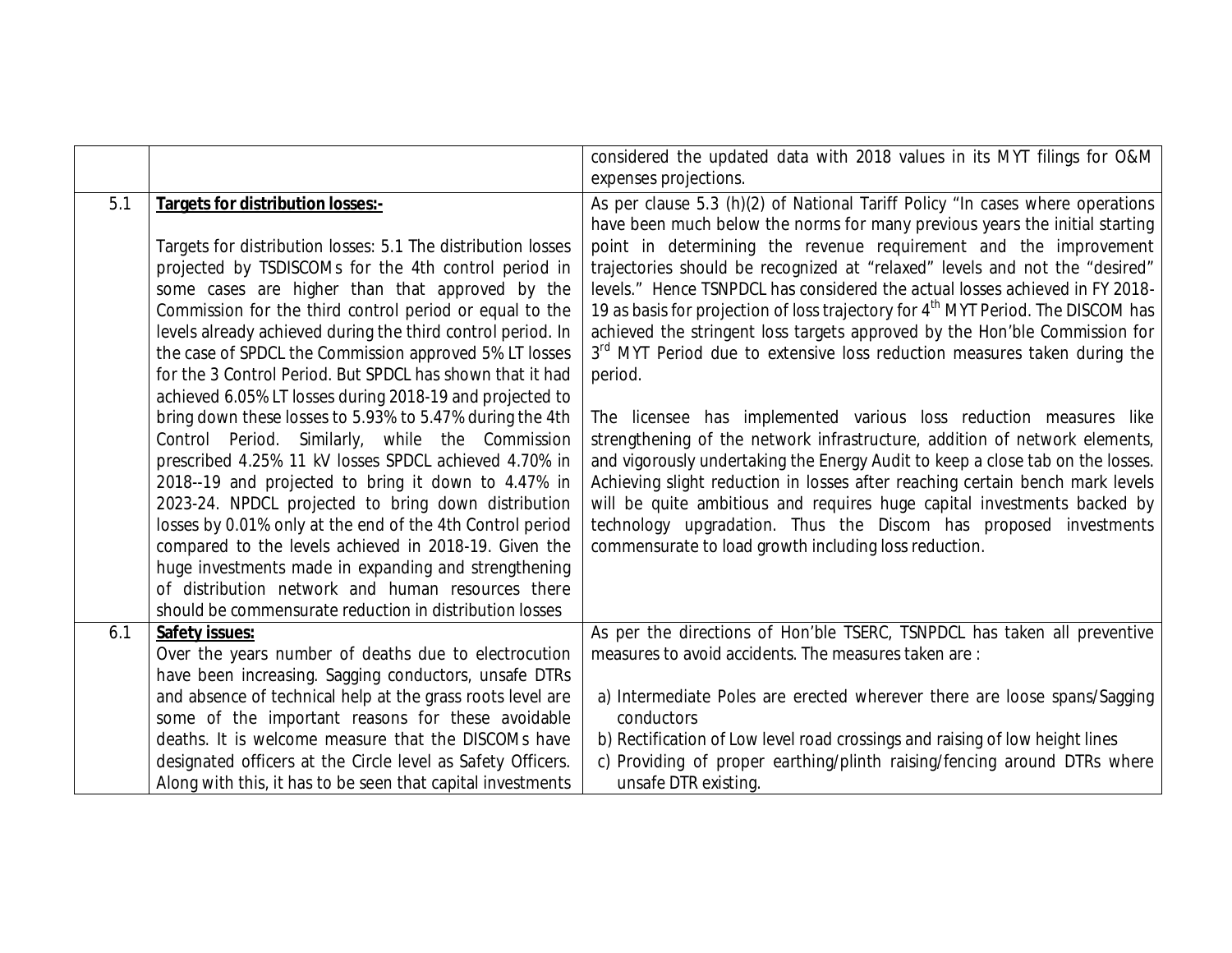|     | made and R&M works taken up results in decline in<br>deaths due to electrocution. All these years though<br>thousands of crores of rupees were spent on expansion<br>and modernisation of T&D network there was no let up in<br>the deaths due to electrocution.                                                                                                                                                                                                                                                                                                                                                                          | d) Rectification of DTR Structures, AB Switches, HG Fuses.<br>e) Safety week is conducted to create awareness among the consumers<br>about the precautionary measures to be taken. Also farmers are being<br>educated by the local staff and advised not to meddle with live electrical<br>equipment.<br>f) providing fuse controls to DTRs                                                                                                                                                                                                                                                                                                                                                                                                                          |
|-----|-------------------------------------------------------------------------------------------------------------------------------------------------------------------------------------------------------------------------------------------------------------------------------------------------------------------------------------------------------------------------------------------------------------------------------------------------------------------------------------------------------------------------------------------------------------------------------------------------------------------------------------------|----------------------------------------------------------------------------------------------------------------------------------------------------------------------------------------------------------------------------------------------------------------------------------------------------------------------------------------------------------------------------------------------------------------------------------------------------------------------------------------------------------------------------------------------------------------------------------------------------------------------------------------------------------------------------------------------------------------------------------------------------------------------|
|     |                                                                                                                                                                                                                                                                                                                                                                                                                                                                                                                                                                                                                                           | g) Rectification of damaged stay wires/stud poles<br>Also to mention that almost 80% of accidents occurred due to consumer faults<br>(insulation failure, faulty domestic wiring, repairing of starter service wire<br>etc.), to reduce these accidents Licensee has undertake various awareness<br>activities such as safety week, pamphlets distribution and wall posters on<br>electrical safety on public places etc.<br>And further ensuring keen monitoring of Distribution network, keeping in view<br>of aging of existing network and proposing proper plan of action time to time<br>to strengthening and maintaining the Distribution Network in healthy<br>condition to reduce fatal deaths due to electrocution.                                        |
| 6.2 | In safety related issues along with investments on T&D<br>network staffing patterns also play an important role. In<br>rural areas there is lack of technical staff at the ground<br>level. In the absence of adequate number of line men in<br>rural areas consumers, mostly farmers, are trying to<br>attend to the repairs to the DTRs and conductors on their<br>own and meeting with accidents. While officer level posts<br>are being filled up there are vacancies in the case of<br>technical staff at the ground level, particularly in rural<br>areas. While examining O&M costs staffing pattern also<br>needs to be examined. | As per the departmental administrative procedures, the O&M staff are being<br>allotted to the operation sections. Where the posts are vacant, vacancies are<br>filled in a phased manner and also the services of artisans are utilizing for<br>maintenance work. Keeping in view of absence of adequate number of O&M<br>Staff at the ground level,<br>Recently TSNPDCL has recruited 2284 Nos. JLM's to strengthen the<br>organization at ground level and consumers/farmers are informed that if any<br>grievance arises may be intimated to the concerned AE/Operation or Toll free<br>No. 18004250028/1912 for early rectification. "The farmers are requested<br>not to climb the pole or not to make any repairs to the DTRs and conductors<br>on their own". |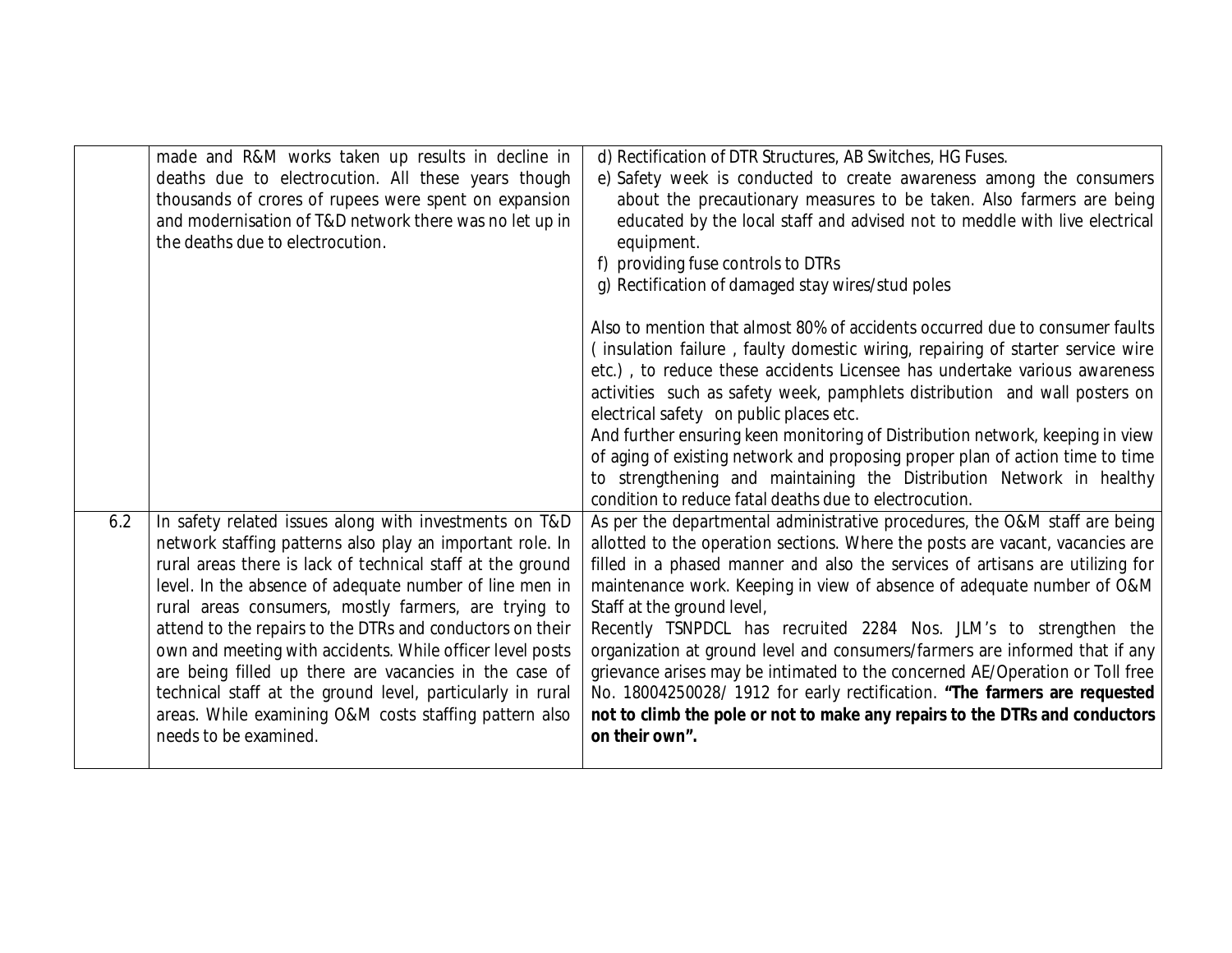| 6.3 | In response to the Commission's directive to run neutral    | Field officers were instructed to ensure to provide local ground earthing by  |
|-----|-------------------------------------------------------------|-------------------------------------------------------------------------------|
|     | wire from 33/11 kV SS to single phase transformers both     | maintaining the earth resistance as per the REC Construction standards        |
|     | existing and new installations without resorting to use of  | wherever 1-Ph DTRs are existing in the villages and continuously pursuing for |
|     | earth as return conductor TSDISCOMs submitted as            | the compliance.                                                               |
|     | follows: "Since the hamlets are spread over at distant      |                                                                               |
|     | places, running a neutral wire from 33/11 kV Sub-station    |                                                                               |
|     | is very expensive Hence, it as been decided, earthing of    |                                                                               |
|     | neutral at intermediate cations, needs additional           |                                                                               |
|     | expenditure' • decided to provide local ground earthing     |                                                                               |
|     | by maintaining the earth resistance as per REC              |                                                                               |
|     | construction standards." At the same time SPDCL as a part   |                                                                               |
|     | of Special Appropriations for Safety Measures proposed      |                                                                               |
|     | Rs. 4 crore each year of the 4th Control period towards     |                                                                               |
|     | running of neutral wire from SS. NPDCL proposed about       |                                                                               |
|     | Rs. 7 crore each under Other heading. This may be           |                                                                               |
|     | towards running of neutral wire from SS. The Commission     |                                                                               |
|     | has to see that its directive on running neutral wire is    |                                                                               |
|     | complied with by TSDISCOMs strictly                         |                                                                               |
| 7.1 | Non-transparent erection of substations, transmission       |                                                                               |
|     | towers and drawing of transmission lines is leading to      |                                                                               |
|     | consternation among farmers from whom huge chunks of        |                                                                               |
|     | land is being acquired for these installations. Farmers are |                                                                               |
|     | not being compensated adequately, as allowed under the      |                                                                               |
|     | existing rules and regulations. Farmers are being made to   |                                                                               |
|     | run from pillar to post to claim their legitimate           |                                                                               |
|     | compensation. The central government rules have             |                                                                               |
|     | empowered the Commission to see that farmers get            |                                                                               |
|     | adequate compensation with in time. The Commission is       |                                                                               |
|     | requested to see that farmers are not harassed and that     |                                                                               |
|     | they get their compensation at the earliest.                |                                                                               |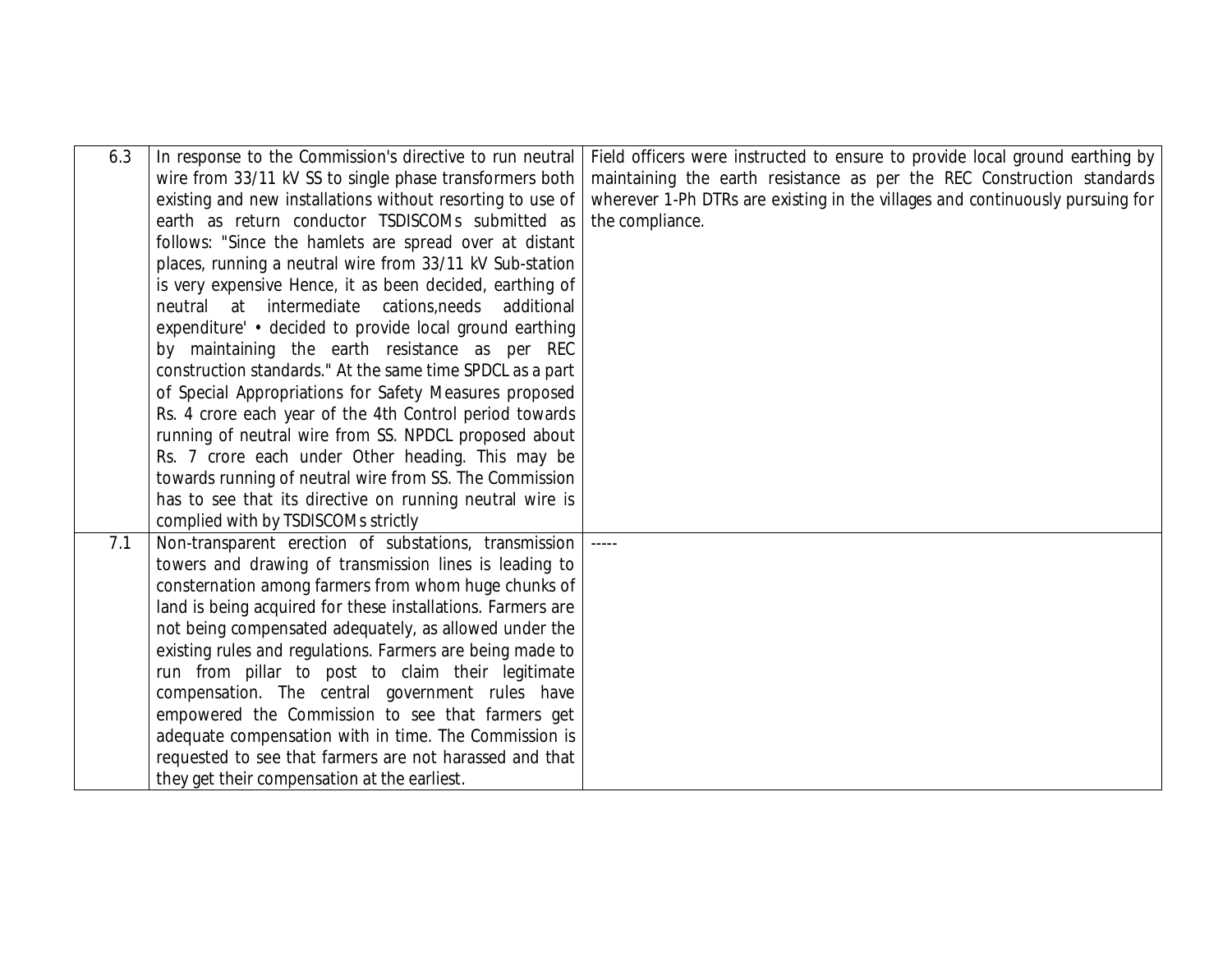| 8.1 |                                                                                                                  | Following the norms set by the Regulation 4 of 2005 True   The TSNPDCL has submitted true-up claims for the 3 <sup>rd</sup> Control Period as a part |
|-----|------------------------------------------------------------------------------------------------------------------|------------------------------------------------------------------------------------------------------------------------------------------------------|
|     |                                                                                                                  | up of distribution business of Licensees of the 3rd control   of Additional information to the MYT filings for $4^{th}$ Control Period on            |
|     | period has to be taken up. According to TSSPDCL annual   22.01.2020 which is also placed in the TSNPDCL website. |                                                                                                                                                      |
|     | accounts for base year [2018-19] have been finalized (p.iv                                                       |                                                                                                                                                      |
|     | para 13). As the necessary information is available with                                                         |                                                                                                                                                      |
|     | the DISCOMs we request the Commission to direct the                                                              |                                                                                                                                                      |
|     | TSDISCOMs to file true up/down claims for the                                                                    |                                                                                                                                                      |
|     | 3 <sup>rd</sup> controlperiod.                                                                                   |                                                                                                                                                      |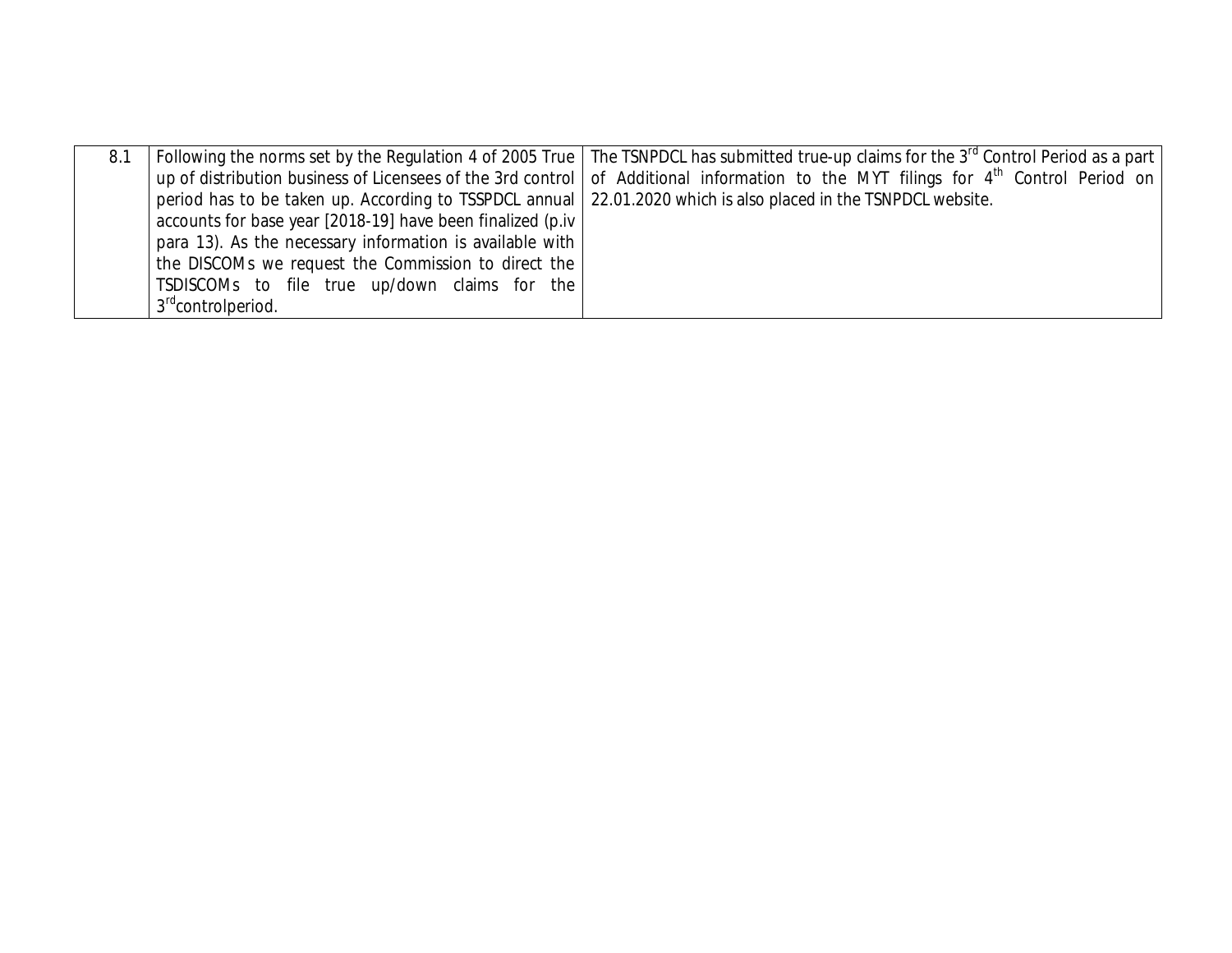## **Replies to the Objections / Suggestions on ARR & Wheeling Tariff Proposals for 4th Control Period from FY 2019-20 to FY 2023-24raised by Sri M. Venugopala Rao, Senior Journalist & Convener, Centre for Power Studies, Hyderabad**

| SI.<br>No.   | <b>Summary of Objections / Suggestions</b>                                                                                                                  | <b>Response of the Licensee</b>                                                   |
|--------------|-------------------------------------------------------------------------------------------------------------------------------------------------------------|-----------------------------------------------------------------------------------|
| $\mathbf{1}$ | We have been requesting the Hon'ble Commission since its inception to                                                                                       | The DISCOM has submitted the Resource Plan filings on 31.10.2018                  |
|              | direct the Discoms to submit long-term load forecast, resource and                                                                                          | before Hon'ble Commission which includes Sales Forecast, Loss                     |
|              | procurement plans, hold public hearings on the same and issue its order to                                                                                  | Trajectory, Load Forecast and Distribution Plan in accordance to the              |
|              | ensure orderly development of power sector. In the subject filings, both the                                                                                | Guidelines for Load Forecast, Resource Plan and Power                             |
|              | TS Discoms have informed that they had filed resource plan for the fourth                                                                                   | Procurement, 2006 and in concurrence to the Regulation 4 of 2005.                 |
|              | control period which, inter alia, contains sales forecast, distribution loss                                                                                | Due to pending approval of the Hon'ble Commission, the licensee                   |
|              | trajectory, load forecast and distribution plan as per the guidelines for the                                                                               | has adopted the Distribution Plan submitted under Resource Plan                   |
|              | approval of the Hon'ble Commission on 31.10.2018. However, no public                                                                                        | filings for projection of ARR expenditure for 4 <sup>th</sup> MYT Control Period. |
|              | hearing is held on the same, whatever be the reasons. Long-term load                                                                                        | The existing regulation does not mandate any public hearing                       |
|              | forecast, resource and procurement plans should be the basis for addition of                                                                                | process to approve the Load forecast and Resource Plan.                           |
|              | installed capacities periodically in tune with projected demand growth, and                                                                                 |                                                                                   |
|              | addition of transmission and distribution capacities. They have also informed                                                                               |                                                                                   |
|              | that the Hon'ble Commission, through its letters dated 11.12.2018 and                                                                                       |                                                                                   |
|              | 10.1.2019, informed that their petition of ARR for distribution business for<br>the $4th$ control period was assigned I.A.Nos. 44 of 2018 and 1 of 2019 and |                                                                                   |
|              | that the same would be taken up along with the ARR (for the year 2019-20)                                                                                   |                                                                                   |
|              | when it was filed and numbered. ARR for a financial year itself is a                                                                                        |                                                                                   |
|              | complicated issue which needs considerable time to study and analyse.                                                                                       |                                                                                   |
|              | Similarly, long-term load forecast and related plans also are of complicated                                                                                |                                                                                   |
|              | nature and need detailed study to file objections and suggestions. Therefore,                                                                               |                                                                                   |
|              | they need to be taken up for public hearings separately. Before taking up the                                                                               |                                                                                   |
|              | subject petitions and MYT filings of TS Transco and SLDC for the 4 <sup>th</sup> control                                                                    |                                                                                   |
|              | period, the Hon'ble Commission should have taken up long-term load                                                                                          |                                                                                   |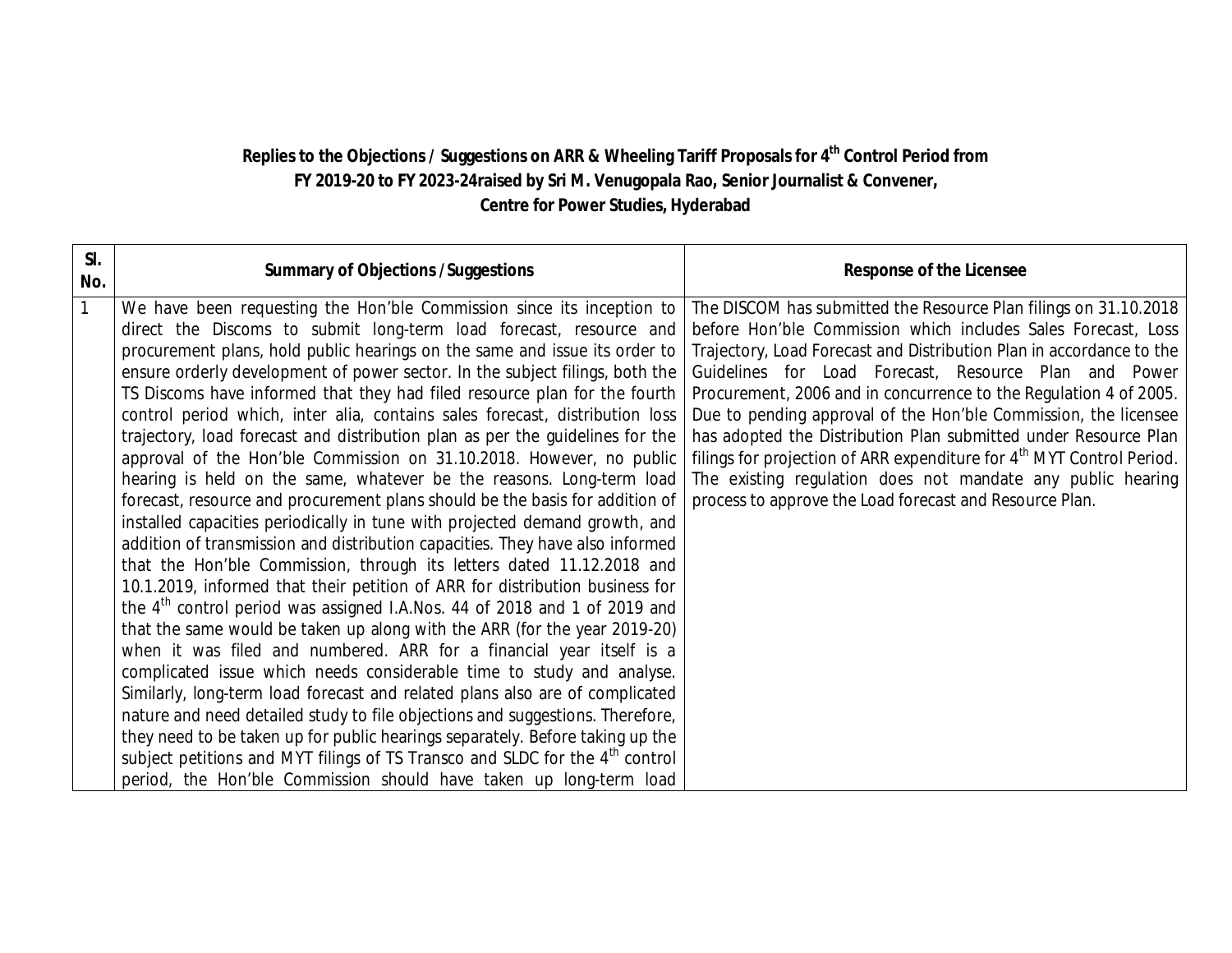| SI.<br>No.     | <b>Summary of Objections / Suggestions</b>                                                                                                                                                                                                                                                                                                                                                                                                                                                                                                                                                                                                                                                                                                                                                                                                                            | <b>Response of the Licensee</b>                                                                                                                                                                                                                                                                                                                                                                                                                                                                                                                                                                                                                                                                                                                                                                                    |
|----------------|-----------------------------------------------------------------------------------------------------------------------------------------------------------------------------------------------------------------------------------------------------------------------------------------------------------------------------------------------------------------------------------------------------------------------------------------------------------------------------------------------------------------------------------------------------------------------------------------------------------------------------------------------------------------------------------------------------------------------------------------------------------------------------------------------------------------------------------------------------------------------|--------------------------------------------------------------------------------------------------------------------------------------------------------------------------------------------------------------------------------------------------------------------------------------------------------------------------------------------------------------------------------------------------------------------------------------------------------------------------------------------------------------------------------------------------------------------------------------------------------------------------------------------------------------------------------------------------------------------------------------------------------------------------------------------------------------------|
|                | forecast, etc., for public hearing.                                                                                                                                                                                                                                                                                                                                                                                                                                                                                                                                                                                                                                                                                                                                                                                                                                   |                                                                                                                                                                                                                                                                                                                                                                                                                                                                                                                                                                                                                                                                                                                                                                                                                    |
| $\overline{2}$ | The Discoms have submitted that they were required to file the ARR & FPT<br>for distribution business for the $4th$ control period by 30 <sup>th</sup> November, 2018,<br>i.e., not less than 120 days before the commencement of fourth control<br>period. There is no justification in not filing the same in time and seeking<br>permission of the Hon'ble Commission to permit them to file the same along<br>with ARR for retail supply business for the year 2019-20. Their submission<br>that values in the finalized annual accounts for the base year need to be<br>considered for making revisions in the cost estimates of ARR for distribution<br>business to be filed for 4 <sup>th</sup> control period goes against the need for filing the<br>latter in time and cannot justify unwarranted delay in finalizing annual<br>accounts for the base year. | The DISCOM has sought time extension for valid reasons submitted<br>under various petitions before Hon'ble Commission. The Hon'ble<br>Commission has admitted the petitions and stated that the<br>applications will be taken up along with the main petition. The MYT<br>filings comprise of 5-year plan of costs and expected revenues of<br>the DISCOM based on the Base year values. Hence the Base year<br>values have significant material impact on the projections of the<br>ARR for 5-year of Control Period. As the annual accounts happened<br>to get finalized before the event of DISCOM filings, the DISCOM has<br>considered appropriate to include the actual audited values in the<br>filings for projection of Costs and Revenues which are going to be<br>fixed for next 5-year control period. |
| 3              | The Discoms have submitted that true-ups of 1 <sup>st</sup> and 2 <sup>nd</sup> control periods will<br>be filed along with the filings of true-ups for 3 <sup>rd</sup> control period "shortly" and<br>"in due course of time." Claims for true-up/true-down for the past control<br>period need to be filed, examined and determined after holding public<br>hearings. True-up/true-down determinations give a realistic picture to<br>project future requirements. Therefore, consideration of true-up/true-down<br>for past periods should precede consideration of MYT for the 4 <sup>th</sup> control<br>period. I request the Hon'ble Commission to direct the Dislcoms to submit<br>true-up/true-down claims for the past control periods forthwith, hold public<br>hearings and issue its order.                                                             | The TSNPDCL has submitted true-up claims for the 3 <sup>rd</sup> Control<br>Period as a part of Additional information to the MYT filings for 4 <sup>th</sup><br>Control Period on 22.01.2020 and true-up claims for 1 <sup>st</sup> and 2 <sup>nd</sup><br>control period as a part of Additional Information -2 on 28.01.2020<br>which are also placed in the TSNPDCL website.                                                                                                                                                                                                                                                                                                                                                                                                                                   |
| 4              | The Discoms have submitted that, as the Hon'ble Commission's approval for<br>sales forecast, distribution loss trajectory, load forecast and distribution plan<br>for the 4 <sup>th</sup> control period is still awaited, they have adopted the distribution<br>plan submitted in the resource plan filings in the current multi-year and<br>annual filings. Failure of the Government of Telangana State in filling up posts                                                                                                                                                                                                                                                                                                                                                                                                                                        | In accordance to the orders of the Hon'ble Commission, the<br>DISCOM levies the tariffs as applicable on 31.03.2019, from<br>01.04.2019 till the disposal of applications finally.                                                                                                                                                                                                                                                                                                                                                                                                                                                                                                                                                                                                                                 |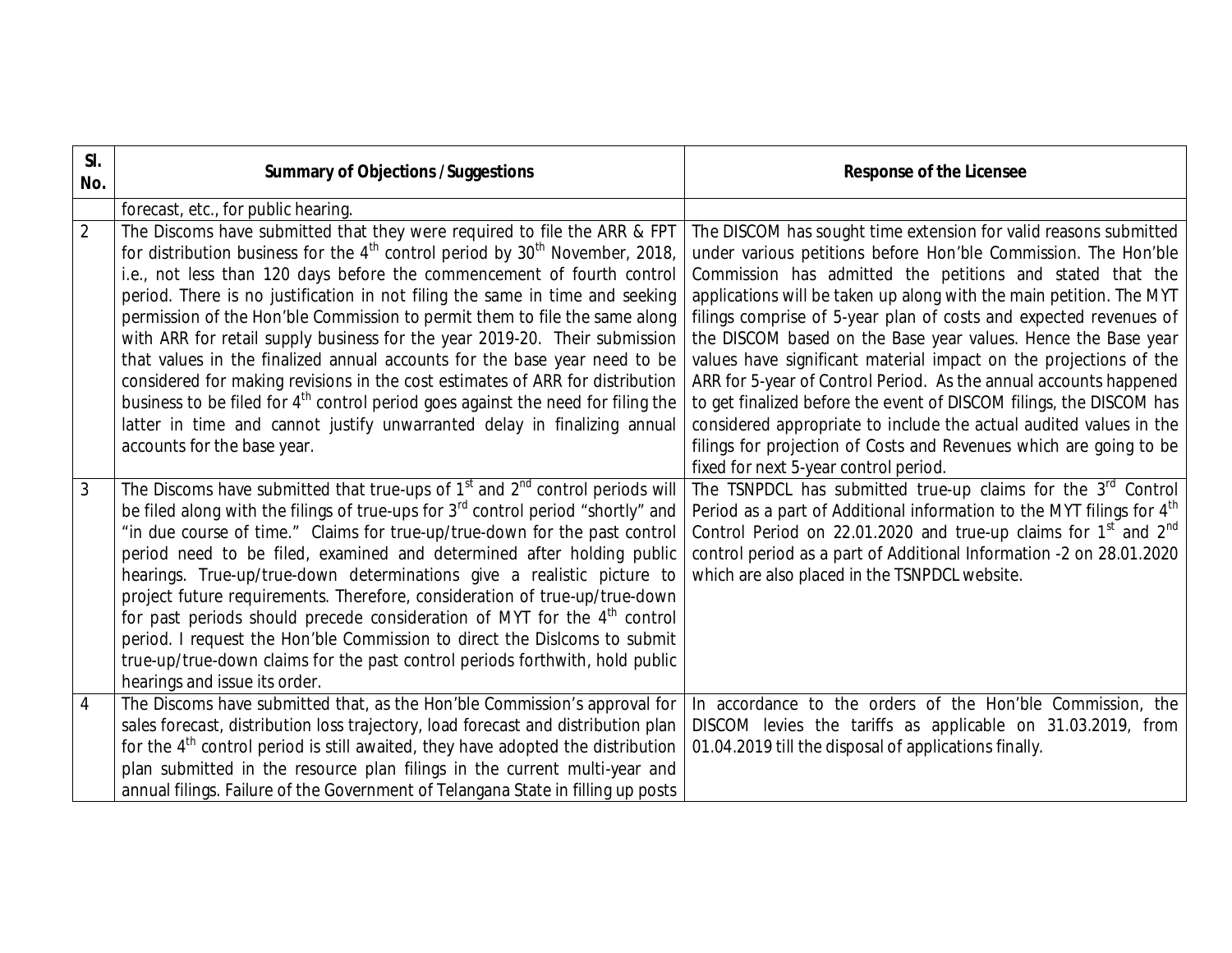| SI.<br>No. | <b>Summary of Objections / Suggestions</b>                                              | <b>Response of the Licensee</b> |
|------------|-----------------------------------------------------------------------------------------|---------------------------------|
|            | of the Chairman and Members of the Hon'ble Commission in time is the                    |                                 |
|            | reason for non-issuance of several orders in time. While former Member of               |                                 |
|            | the Commission Sri L Manohar Reddy garu retired on 7.8.2016, another                    |                                 |
|            | Member Sri H Srinivasulugaru retired on 7.4.2018 and former Chairman Sri                |                                 |
|            | Ismail Ali Khan garu retired on 9.1.2019. The present Hon'ble Chairman and              |                                 |
|            | Members of the Commission assumed office on 30.10.2019. Clause 85 (2) of                |                                 |
|            | Electricity Act, 2003, says: "The State Government shall, within one month              |                                 |
|            | from the date of occurrence of any vacancy by reason of death, resignation              |                                 |
|            | or removal of the Chairperson or a Member and six months before the                     |                                 |
|            | superannuation or end of tenure of the Chairperson or Member, make a                    |                                 |
|            | reference to the Selection Committee for filling up of the vacancy." Sub-               |                                 |
|            | clause 3 of clause 85 says: "The Selection Committee shall finalise the                 |                                 |
|            | selection of the Chairperson and Members within three months from the                   |                                 |
|            | date on which the reference is made to it." Sub-clause 4 says: "The Selection           |                                 |
|            | Committee shall recommend a panel of two names for every vacancy                        |                                 |
|            | referred to it." The inordinate delay, without any justification whatsoever, in         |                                 |
|            | forming the selection committee and making a reference to it for selection of           |                                 |
|            | Chairman and Members of the Commission is a blatant violation of law by the             |                                 |
|            | State Government. It has led to a defunct Commission, without Chairman and              |                                 |
|            | Members, for a long period and resultant non-issuance of annual tariff order            |                                 |
|            | for 2019-20 and MYTs for TS Transco, SLDC and the Discoms for the 4 <sup>th</sup>       |                                 |
|            | control period in time. It has led to collection of retail supply tariffs by the        |                                 |
|            | Discoms from 1 <sup>st</sup> April, 2019, without any order of the Commission, and such |                                 |
|            | collection is also illegal. It has led to non-realisation of substantial revenue        |                                 |
|            | which is otherwise due to the Discoms, if annual tariff order for 2019-20 and           |                                 |
|            | MYT for the $4th$ control period were issued by the Commission in time. It will         |                                 |
|            | lead to accumulation of huge true-up claims as well by the Discoms. The                 |                                 |
|            | Hon'ble Commission passed an interim order dated 6.11.2019 allowing the                 |                                 |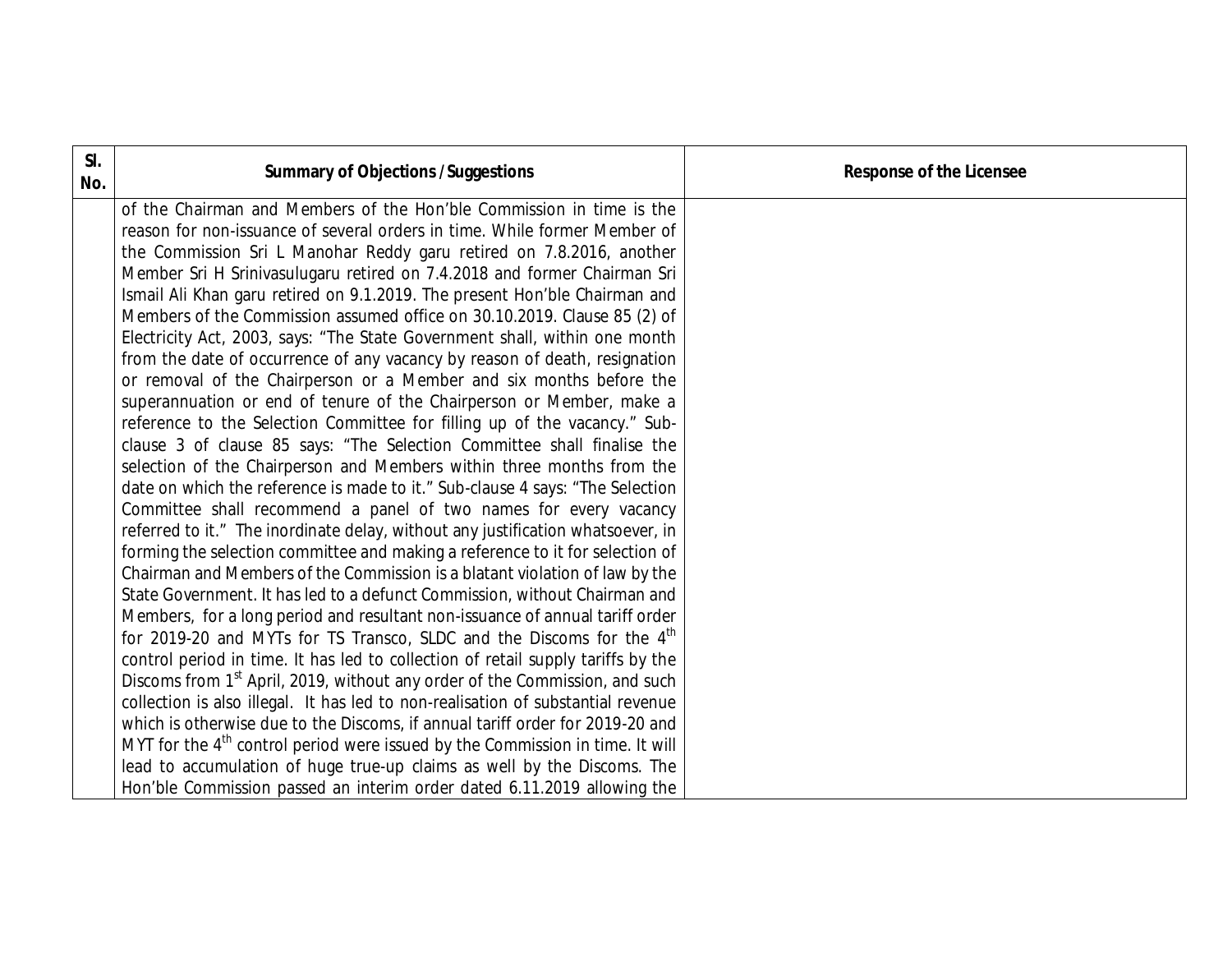| SI.<br>No. | <b>Summary of Objections / Suggestions</b>                                                                                                                                                                                                                                                                                                                                                                                                                                                                                                                                                                                                                                                                                                                                                                                                                                                                                                                                                                                                                                                                                                                                                                                                                                                                                                                                                                                                                                                                                                                                                                                                                                  | <b>Response of the Licensee</b>                                                                                                                                                                                                                                                                                                                                                                                                                                                                                                                                                                                                                                                                                                                                                                                                                                                                                                                                                                                                                        |
|------------|-----------------------------------------------------------------------------------------------------------------------------------------------------------------------------------------------------------------------------------------------------------------------------------------------------------------------------------------------------------------------------------------------------------------------------------------------------------------------------------------------------------------------------------------------------------------------------------------------------------------------------------------------------------------------------------------------------------------------------------------------------------------------------------------------------------------------------------------------------------------------------------------------------------------------------------------------------------------------------------------------------------------------------------------------------------------------------------------------------------------------------------------------------------------------------------------------------------------------------------------------------------------------------------------------------------------------------------------------------------------------------------------------------------------------------------------------------------------------------------------------------------------------------------------------------------------------------------------------------------------------------------------------------------------------------|--------------------------------------------------------------------------------------------------------------------------------------------------------------------------------------------------------------------------------------------------------------------------------------------------------------------------------------------------------------------------------------------------------------------------------------------------------------------------------------------------------------------------------------------------------------------------------------------------------------------------------------------------------------------------------------------------------------------------------------------------------------------------------------------------------------------------------------------------------------------------------------------------------------------------------------------------------------------------------------------------------------------------------------------------------|
|            | Discoms to levy wheeling charges and losses in kind as applicable as per the<br>order dated 27.3.201, pending disposal of I.A.No.4 of 2019 in O.P.Nos.78 &<br>79 of 2015. The Hon'ble Commission passed another order dated 6.11.2019<br>permitting the Discoms to levy the retail supply tariff, cross subsidy surcharge<br>and additional surcharge as applicable on 31.3.2019 as per order dated<br>27.3.2018, pending disposal of I.A.No.3 of 2019 in O.P.Nos.21 & 22 of 2017.<br>These orders have given legal sanctity to the Discoms to levy and collect<br>those charges with retrospective effect from 1.4.2019.                                                                                                                                                                                                                                                                                                                                                                                                                                                                                                                                                                                                                                                                                                                                                                                                                                                                                                                                                                                                                                                   |                                                                                                                                                                                                                                                                                                                                                                                                                                                                                                                                                                                                                                                                                                                                                                                                                                                                                                                                                                                                                                                        |
| 5          | The Discoms have submitted that they continue to lay utmost importance on<br>timely completion of projects undertaken and have been following the<br>practice of capitalizing (adding to fixed assets) only those works which have<br>actually been completed. However, their performance during the 3 <sup>rd</sup> control<br>period, whether they completed the works in time and with the capital costs<br>approved by the Hon'ble Commission or whether there were delays in<br>execution of the works and additional expenditure, are not incorporated in<br>the subject filings. The Discoms have submitted that they have adopted the<br>total expenditure projections as submitted in the distribution plan in the<br>resource plan filings to arrive at ARR for the MYT for 4 <sup>th</sup> control period filings.<br>In other words, without submitting their performance during the $3rd$ control<br>period and without the Hon'ble Commission determining permissible<br>expenditure for the same period (claims for true-up/true-down) and the<br>distribution plan after holding public hearings, the Discoms have worked out<br>their projections for the 4 <sup>th</sup> control period. In other words, an element of<br>arbitrariness is involved in the projections of the Discoms for the $4th$ control<br>period. Therefore, for an objective assessment and determination of MYT<br>and related issues for the $4th$ control period, the Hon'ble Commission has to<br>assess and determine the performance of the Discoms during the 3 <sup>rd</sup> control<br>period and the distribution plan, etc., for the 4 <sup>th</sup> control period as a | The DISCOM has considered the existing network infrastructure<br>such as sub-division wise sub-stations, PTRs & their loading pattern,<br>connected feeders and their peak loads, DTRs & their loading<br>pattern in the Resource plan filings. The DISCOM has proposed new<br>substations, PTRs, DTRs and connected feeders based on the sub-<br>division wise load growth & existing overloading network elements.<br>The existing network system and proposed demand hike forms<br>basis for the submission of Distribution plan under Resource plan<br>filings.<br>Further all cost elements of ARR such as O&M costs, Depreciation,<br>RoCE has been computed considering the audited annual accounts<br>of the TSNPDCL for FY 2018-19. The DISCOM has also submitted the<br>true-up claims for the $3^{rd}$ and $1^{st}$ & $2^{nd}$ control periods as a part of<br>additional information to the MYT filings for 4 <sup>th</sup> Control Period on<br>22.01.2020 & 28.01.2020 respectively and are also placed in the<br><b>TSNPDCL Website</b> |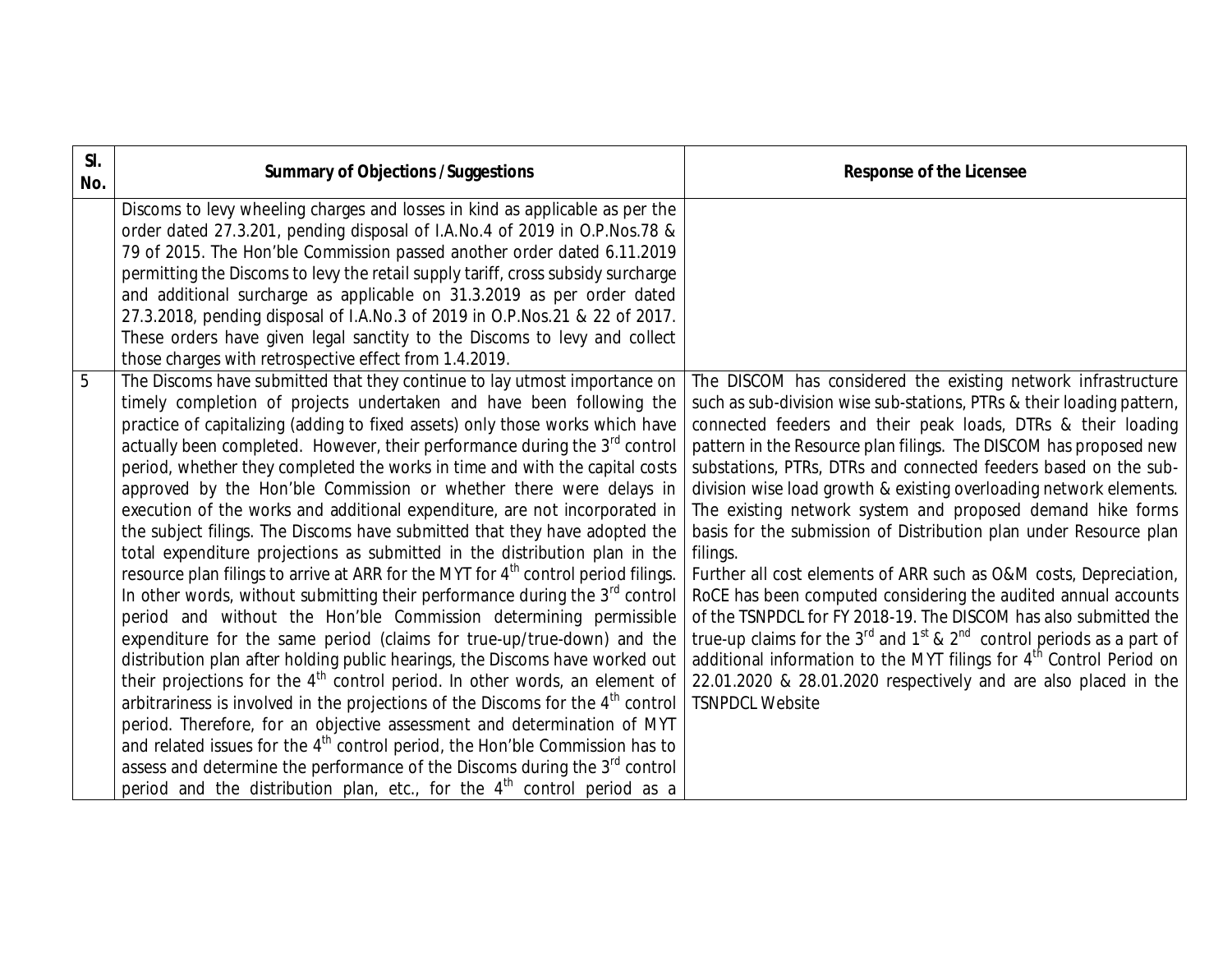| SI.<br>No. | <b>Summary of Objections / Suggestions</b>                                                                                                                                                                                                                                                                                                                                                                                                                                                                                                                                                                                                                                                                                                                                                                                                                                                                                                                                                                                                                                                                                                                                                                                                                          | <b>Response of the Licensee</b>                                                                                                                                                                                                                                                                                                                                                                                                                                                                                                                                                                                                                                                                                                                                                                                                                                                                                                                                                                                                                                                                             |
|------------|---------------------------------------------------------------------------------------------------------------------------------------------------------------------------------------------------------------------------------------------------------------------------------------------------------------------------------------------------------------------------------------------------------------------------------------------------------------------------------------------------------------------------------------------------------------------------------------------------------------------------------------------------------------------------------------------------------------------------------------------------------------------------------------------------------------------------------------------------------------------------------------------------------------------------------------------------------------------------------------------------------------------------------------------------------------------------------------------------------------------------------------------------------------------------------------------------------------------------------------------------------------------|-------------------------------------------------------------------------------------------------------------------------------------------------------------------------------------------------------------------------------------------------------------------------------------------------------------------------------------------------------------------------------------------------------------------------------------------------------------------------------------------------------------------------------------------------------------------------------------------------------------------------------------------------------------------------------------------------------------------------------------------------------------------------------------------------------------------------------------------------------------------------------------------------------------------------------------------------------------------------------------------------------------------------------------------------------------------------------------------------------------|
|            | prerequisite after holding public hearings on the same.                                                                                                                                                                                                                                                                                                                                                                                                                                                                                                                                                                                                                                                                                                                                                                                                                                                                                                                                                                                                                                                                                                                                                                                                             |                                                                                                                                                                                                                                                                                                                                                                                                                                                                                                                                                                                                                                                                                                                                                                                                                                                                                                                                                                                                                                                                                                             |
| 6          | TSSPDCL has projected a capital expenditure of Rs.11,261crore, while<br>TSNPDCL has projected a capital expenditure of Rs.10,393.8 crore for the 4 <sup>th</sup><br>control period. These projections tend to be inflated, as past experience<br>confirmed, and the proposed works and capital expenditure, item-wise, need<br>to be assessed and determined objectively, as submitted above. The grants<br>they get under various schemes from the Government of India and other<br>agencies, and consumer contributions, as incorporated in the subject<br>proposals, need to be taken into account for the purpose of determining<br>permissible capital expenditure. Since such grants and consumer<br>contributions carry no interest, and do not come under equity or loans of the<br>Discoms, those amounts should not be taken into account for the purpose of<br>working out and permitting weighted average cost of capital or return on<br>capital employed (RoCE), as the case may be. I also request the Hon'ble<br>Commission not to consider payment of depreciation charges on fixed assets<br>to the extent they are created with grants and consumer contributions to<br>ensure that the benefit of such funds accrues to the consumers at large. | The TSNPDCL capital expenditure has been proposed based on the<br>Distribution Plan submissions in the Resource Plan filing. For 4 <sup>th</sup><br>Control period capital investment projections,<br>DISCOM has<br>considered the existing network infrastructure such as sub-division<br>wise sub-stations, PTRs & their loading pattern, connected feeders<br>and their peak loads, DTRs & their loading pattern, based on<br>projected subdivision wise load growth estimated network<br>requirement. The base unit cost has been determined for each<br>network element considering the cost data of 2018-19 and it is<br>being escalated by 4.68% Year-on-Year by considering 60% of CPI<br>and 40% of WPI variation over past five years. Further TSNPDCL<br>Serving 18 Rural based districts with area of 66,860 Sq.KM; most of<br>the Substations in licensee area in rural based, which is of low<br>capacity. While projecting investment plan licensee has considered<br>uninterrupted/alternative power supply and quality of power<br>supply to all consumers in addition to the load growth. |
|            |                                                                                                                                                                                                                                                                                                                                                                                                                                                                                                                                                                                                                                                                                                                                                                                                                                                                                                                                                                                                                                                                                                                                                                                                                                                                     | DISCOM has considered the existing schemes and proposed new<br>schemes to meet the capital expenditure during the 5-year control<br>period. The DISCOM has also projected the consumer contributions<br>& grants of the existing schemes which are anticipated to be<br>received in the next 5-year period. The DISCOM has projected the<br>means of finance of the capital investments based on the norms of<br>the lenders duly considering the consumer contribution & grants.<br>The TSNPDCL has not claimed any interest or Return on the assets<br>contributed by Consumers/grants. The deduction of the consumer<br>contribution/grants received during the year while computation of                                                                                                                                                                                                                                                                                                                                                                                                                |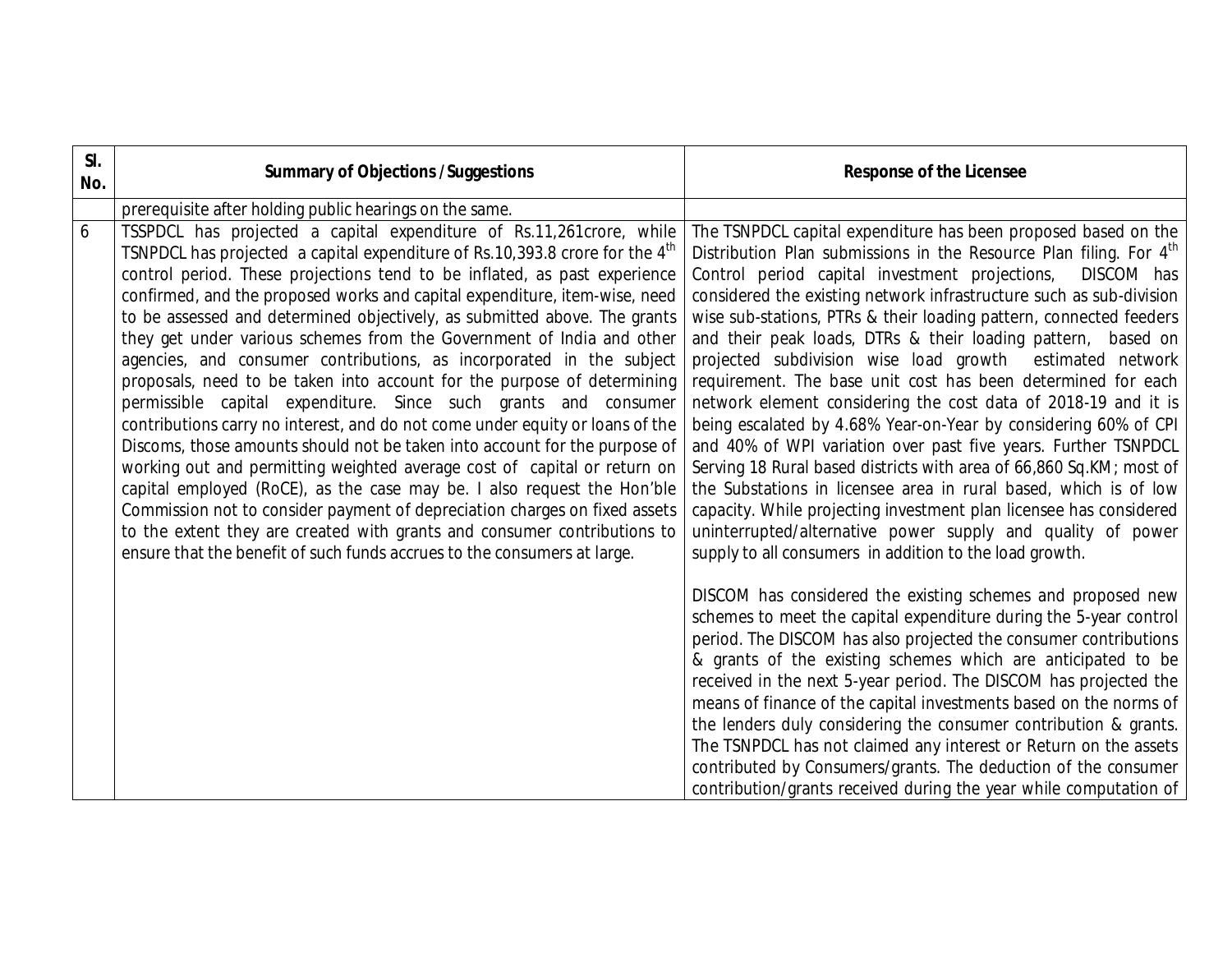| SI.<br>No.     | <b>Summary of Objections / Suggestions</b>                                                                                                                                                                                                                                                                                                                                                                                                                                                                                                                                                                                                                     | <b>Response of the Licensee</b>                                                                                                                                                                                                                                                                                                                                                                                                                     |
|----------------|----------------------------------------------------------------------------------------------------------------------------------------------------------------------------------------------------------------------------------------------------------------------------------------------------------------------------------------------------------------------------------------------------------------------------------------------------------------------------------------------------------------------------------------------------------------------------------------------------------------------------------------------------------------|-----------------------------------------------------------------------------------------------------------------------------------------------------------------------------------------------------------------------------------------------------------------------------------------------------------------------------------------------------------------------------------------------------------------------------------------------------|
|                |                                                                                                                                                                                                                                                                                                                                                                                                                                                                                                                                                                                                                                                                | the Regulated Rate Base(RRB) is clearly detailed in the Para 3.5 of<br>the MYT Filings for 4 <sup>th</sup> Control Period and RoCE has been claimed on<br>the net RRB after deducting the consumer contribution/grants and<br>depreciation as per the Regulation 4 of 2005.                                                                                                                                                                         |
|                |                                                                                                                                                                                                                                                                                                                                                                                                                                                                                                                                                                                                                                                                | In accordance to Accounting standard 12, the depreciation on<br>consumer contributed assets/grants is being amortised and<br>withdrawn from the depreciation component every year by<br>reflecting the same under Non-Tariff Income component.                                                                                                                                                                                                      |
| $\overline{7}$ | The Discoms have projected coincident demand and total demand<br>contribution at 33 kv, 11 kv and LT levels. The Discoms have not incorporated<br>estimated demand growth, need for addition of generation capacity and<br>availability of surplus power, both peak and off peak, during the 4 <sup>th</sup> control<br>period in the subject proposals. The Discoms have to submit availability of<br>generation capacities under existing PPAs in force and capacities proposed to<br>be added during the 4 <sup>th</sup> control period and justify need for the same to meet<br>projected demand. The Discoms have to submit details pertaining to backing | The DISCOM has projected the sales forecast, Energy Requirement<br>and peak demands (coincident & Non-coincident Peaks) for the next<br>control period in the load forecast and Resource Plan Filings; The<br>formulation of power procurement plan for 5 years requires co-<br>ordination with TSGENCO, Central generating sources, Non-<br>conventional energy sources and other available generating sources<br>which will be submitted shortly. |
|                | down generation capacities, especially for purchasing high-cost and must-run<br>non-conventional energy, specifically wind and solar power, and the fixed<br>cost paid during the $3^{rd}$ control period and likely to be paid during the $4^{th}$<br>control period. Unless these are submitted and orders thereon given by the                                                                                                                                                                                                                                                                                                                              | The projections of distribution capacity is done on the basis of<br>A)<br>load growth trend analysis at a subdivision level which is filed<br>under the resource plan.                                                                                                                                                                                                                                                                              |
|                | Hon'ble Commission, as a part and parcel of long-term load forecast, etc.,<br>after holding public hearings, the projections of Discoms may go haywire for<br>the following reasons, among others:<br>Based on estimated demand growth and generation capacity for the 4 <sup>th</sup><br>a)                                                                                                                                                                                                                                                                                                                                                                   | Resource plan filing was done in October 2018. Demand<br>B)<br>projections were submitted to the Hon'ble Commission as a<br>part of the same.                                                                                                                                                                                                                                                                                                       |
|                | control period, which are not revealed, if distribution capacity is<br>expanded, it may lead to creation of excess capacity and under-                                                                                                                                                                                                                                                                                                                                                                                                                                                                                                                         |                                                                                                                                                                                                                                                                                                                                                                                                                                                     |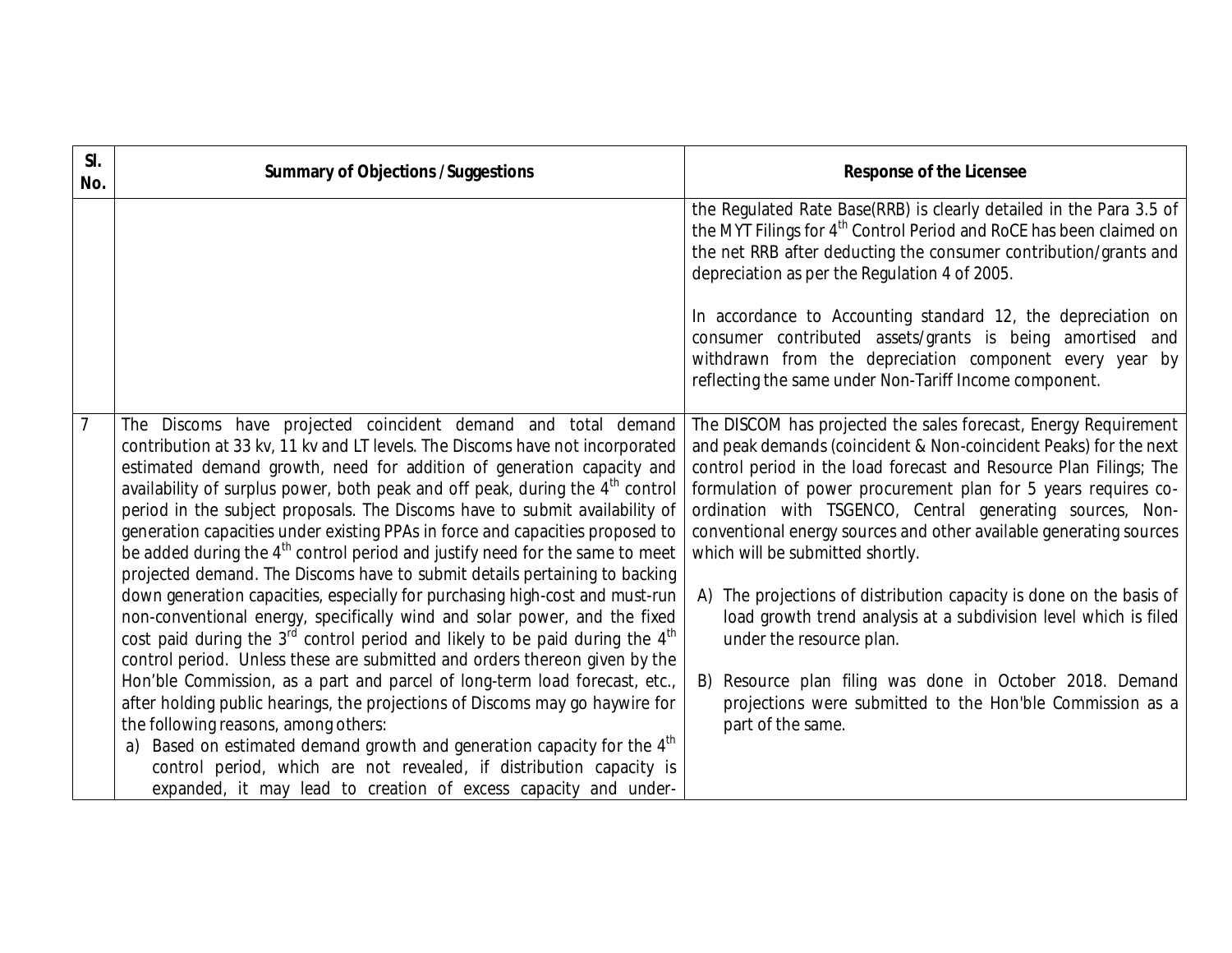| SI.<br>No. | <b>Summary of Objections / Suggestions</b>                                                                                                                                                                                                                                                                   | <b>Response of the Licensee</b>                                                                                                                                                                                                                           |
|------------|--------------------------------------------------------------------------------------------------------------------------------------------------------------------------------------------------------------------------------------------------------------------------------------------------------------|-----------------------------------------------------------------------------------------------------------------------------------------------------------------------------------------------------------------------------------------------------------|
|            | utilization of capacity. Because plant load factor or capacity utilisation<br>factor (in the case of non-conventional energy) of respective power<br>plants should be the basis for expansion of distribution capacities, with                                                                               | The distribution capacity is projected based on the demand<br>C)<br>of the system. Therefore, the source of power has little to no<br>impact on these projection as long as power is available.                                                           |
|            | some reserve margin.<br>b) Though TS Discoms have proposed growth in the distribution system in<br>the State for the 4 <sup>th</sup> control period, demand growth projections during<br>the same period and the basis for the same are not made public.                                                     | NCE has must run status and will be dispatched first. The NCE<br>capacities of which solar is the largest component was procured<br>through competitive bidding and the tariffs have been adopted as<br>per section 63 of the Act.                        |
|            | Generation capacities being backed down, especially for purchasing non-<br>C)<br>conventional energy, would lead to under-utilization of distribution<br>capacities. Factual position relating to backing down and payment of                                                                                | Further, the petitioner shall submit long term power purchase<br>plan along with retail supply business ARR                                                                                                                                               |
|            | fixed charges therefor during the third control period and current<br>financial year needs to be submitted and examined. It also needs to be<br>examined whether NCE is being purchased at higher costs, when power<br>is available from base-load thermal power stations with whom the<br>Discoms had PPAs. | Systems projections are done on the basis of load growth of<br>D)<br>individual sub-divisions and future plan of the DISCOMS. The<br>petitioner has adopted appropriate growth rates for each<br>sub-division after careful examination of past data. The |
|            | d) Slump in demand or slower demand growth compared to load forecast<br>also would lead to under-utilization of T&D capacities. This applies to                                                                                                                                                              | details of same were submitted along with resource plan<br>filings done in October 2018.                                                                                                                                                                  |
|            | coincident peak demand in MW also. With slowdown of economy in the<br>country and Telangana, the demand for power has come down<br>considerably during the last five months of 2019 compared to the                                                                                                          | The distribution capacity is projected based on the demand<br>E)<br>of the system. Power is not sold in market unless system<br>demand is fulfilled.                                                                                                      |
|            | corresponding period of 2018, it is widely reported. With no signs of<br>economy picking up, similar position may continue during the next<br>financial year also.                                                                                                                                           | F)<br>The distribution infrastructure projection is done for systems<br>below 33kV based on demand (Sales). The power evacuation<br>system for generation projects is created along with the                                                              |
|            | e) With a situation of availability of surplus power, both off peak and peak,<br>emerging in the country, if the Discoms cannot sell surplus power in the<br>market at remunerative prices, to that extent, distribution capacity gets<br>under-utilized.                                                    | project itself. The state aims to supply 24*7 quality power to<br>all consumer and at present is able to meet all demand<br>without curtailments due to lack of availability or delays in<br>network augmentation                                         |
|            | Energy conservation measures, if implemented effectively, also would                                                                                                                                                                                                                                         |                                                                                                                                                                                                                                                           |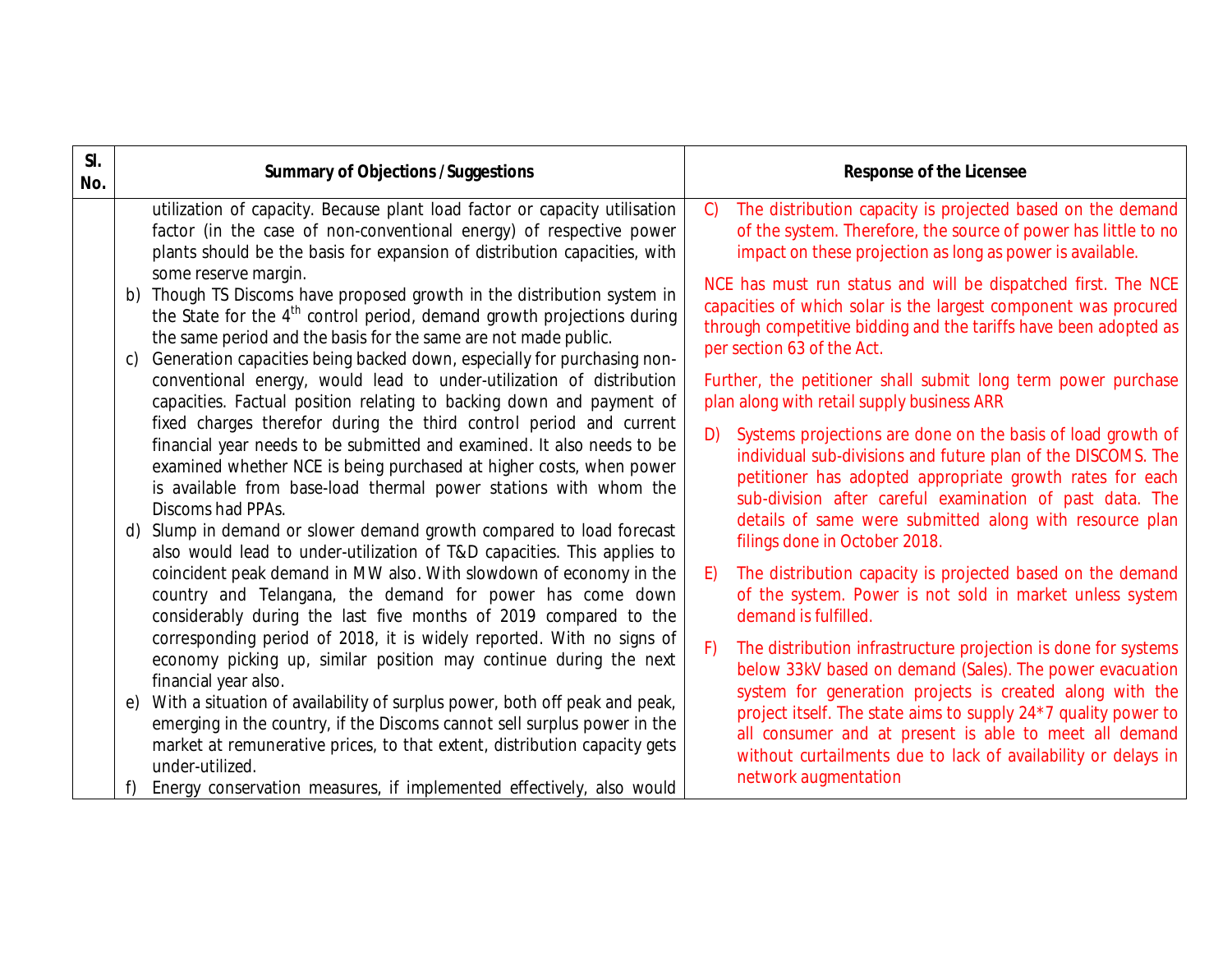| SI.<br>No. | <b>Summary of Objections / Suggestions</b>                                                                                                                                                                                                                                                                                                                                                                                                                                                                                                                                                                                                                                              | <b>Response of the Licensee</b>                                                                                                      |
|------------|-----------------------------------------------------------------------------------------------------------------------------------------------------------------------------------------------------------------------------------------------------------------------------------------------------------------------------------------------------------------------------------------------------------------------------------------------------------------------------------------------------------------------------------------------------------------------------------------------------------------------------------------------------------------------------------------|--------------------------------------------------------------------------------------------------------------------------------------|
|            | lead to under-utilization of distribution capacities.<br>Creation of distribution capacity to distribute power from projects whose<br>q)<br>timely completion is doubtful would naturally lead to stranded assets<br>and unwarranted financial burdens. Needless to say, addition of<br>distribution capacity for projects concerned should be undertaken and<br>completed in time in such a way that it can be put to use from                                                                                                                                                                                                                                                         |                                                                                                                                      |
|            | performance acceptance tests of those projects.<br>Proponing or<br>postponing will have its adverse consequences.<br>h) If implementation of projects and schemes for which the proposed                                                                                                                                                                                                                                                                                                                                                                                                                                                                                                |                                                                                                                                      |
|            | additions of generation capacity and distribution capacity are intended is<br>delayed and if distribution capacity required to supply power to them is<br>created, it would lead to imposition of heavy and avoidable burdens on<br>consumers of power with a considerable part of capacities created<br>remaining stranded.                                                                                                                                                                                                                                                                                                                                                            |                                                                                                                                      |
|            | We request the Hon'ble Commission not to give its consent for addition<br>i)<br>of distribution capacity and capital expenditure related thereto as<br>proposed by TS Discoms for the generation capacities or anticipated<br>coincident peak demand in MW, without the Disoms establishing the<br>need for procuring power from the proposed projects, without entering<br>into PPAs with them and submitting the same for consideration of the<br>Commission well in time. All these proposals should be subjected to test<br>on the anvil of realistic long-term load forecast and resource plan to be<br>determined by the Commission after holding public hearings on the<br>same. |                                                                                                                                      |
| 8          | The basis for estimation of costs for various components of the proposed<br>additions for expansion of distribution network are not submitted by the                                                                                                                                                                                                                                                                                                                                                                                                                                                                                                                                    | The TSNPDCL has submitted the True-up for the 3 <sup>rd</sup> Control Period<br>with all relevant details to the Hon'ble Commission. |
|            | Discoms. They have simply mainatined that they have considered the cost<br>data of 2018-19 and it is being escalated by 4.68% year-on-year by                                                                                                                                                                                                                                                                                                                                                                                                                                                                                                                                           |                                                                                                                                      |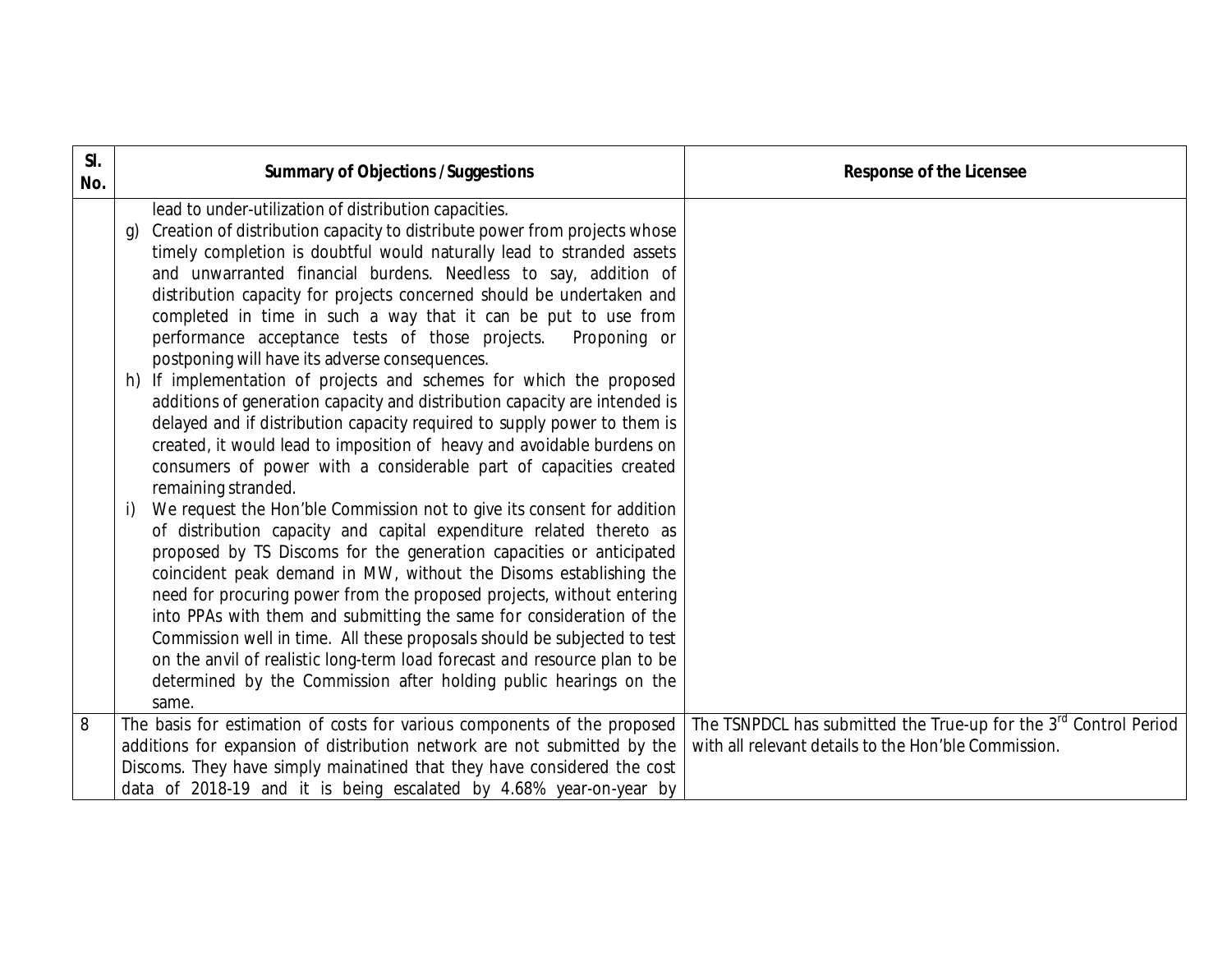| SI.<br>No. | <b>Summary of Objections / Suggestions</b>                                                    | <b>Response of the Licensee</b>                                                   |
|------------|-----------------------------------------------------------------------------------------------|-----------------------------------------------------------------------------------|
|            | considering 60% of CPI and 40% of WPI variation over past five years. The                     | Materials are procured by the DISCOM by calling tenders in e-                     |
|            | Discoms also have submitted that the unit cost escalated YoY for the next                     | procurement platform based on the system requisitions and are                     |
|            | five-year control period is multiplied with the corresponding network                         | being done in a transparent manner.                                               |
|            | additions to arrive at the capital investment required for the 4h MYT period.                 |                                                                                   |
|            | The methods adopted by the Discoms for purchasing materials and giving                        |                                                                                   |
|            | contracts for execution of works, actual market trends on competitive basis                   |                                                                                   |
|            | and whether such works are actually required for the past periods need to                     |                                                                                   |
|            | examined by the Hon'ble Commission. Since no such information is                              |                                                                                   |
|            | submitted by the Discoms in their subject proposals, their calculations of                    |                                                                                   |
|            | capital costs for the 4 <sup>th</sup> control period should not be taken at their face value. |                                                                                   |
|            | Any interest during construction for delays in respect of completion of                       |                                                                                   |
|            | works/schemes should not be allowed, unless the Commission's approval for                     |                                                                                   |
|            | extension in the completion schedule is obtained in advance There is every                    |                                                                                   |
|            | need to monitor the way orders or contracts are being given for execution of                  |                                                                                   |
|            | works/schemes and purchases of materials by TS Discoms to ensure that real                    |                                                                                   |
|            | and transparent competitive bidding is scrupulously followed, expenditure                     |                                                                                   |
|            | incurred is prudent and time schedules are adhered to. The particulars of                     |                                                                                   |
|            | such delays, if any, work/scheme-wise, and cost escalation, including interest                |                                                                                   |
|            | during construction, during periods of such delays should be furnished and                    |                                                                                   |
|            | examined in order to determine permissible expenditure during the third                       |                                                                                   |
|            | control period. I request the Hon'ble Commission to direct the Discoms to                     |                                                                                   |
|            | provide the same information to us. On the other hand, if the Discoms did                     |                                                                                   |
|            | not incur the expenditure for the specific works allowed by the Hon'ble                       |                                                                                   |
|            | Commission for the 3 <sup>rd</sup> control period, it would lead to true-down, with           |                                                                                   |
|            | wheeling charges turning out to be inflated.                                                  |                                                                                   |
| 9          | TS Discoms have submitted that depreciation has been calculated considering                   | The TSNPDCL has been following the rates as notified by the                       |
|            | the rates notified by the Ministry of Power, Gol. Permitting recovery of                      | Ministry of Power, Government of India through Gazette                            |
|            | depreciation charges over the useful lifespan of the assets would ensure a                    | Notification No.S.O.266 (E) dated 29 <sup>th</sup> , March, 1994 since inception. |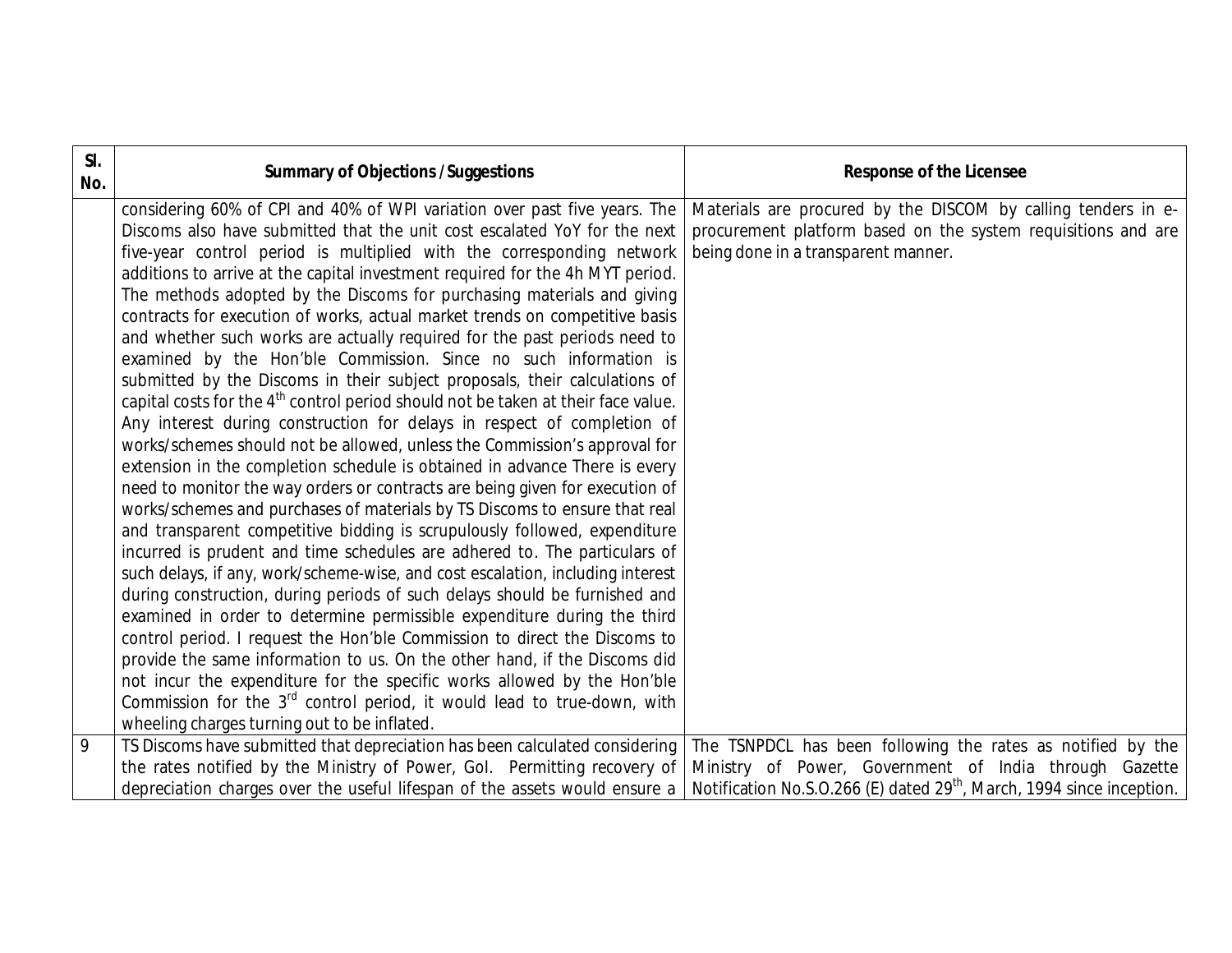| SI.<br>No. | <b>Summary of Objections / Suggestions</b>                                                                                                                                                                                                                                                                                                                                                                                                                                                                                                                                                                                                                                                                                                                                                                                                                                                                                                                                                                                       | <b>Response of the Licensee</b>                                                                                                                                                                                                                                                                                                                                                                                                                                                                                                                                                                                                                                                                                                                                                                                                                                                     |
|------------|----------------------------------------------------------------------------------------------------------------------------------------------------------------------------------------------------------------------------------------------------------------------------------------------------------------------------------------------------------------------------------------------------------------------------------------------------------------------------------------------------------------------------------------------------------------------------------------------------------------------------------------------------------------------------------------------------------------------------------------------------------------------------------------------------------------------------------------------------------------------------------------------------------------------------------------------------------------------------------------------------------------------------------|-------------------------------------------------------------------------------------------------------------------------------------------------------------------------------------------------------------------------------------------------------------------------------------------------------------------------------------------------------------------------------------------------------------------------------------------------------------------------------------------------------------------------------------------------------------------------------------------------------------------------------------------------------------------------------------------------------------------------------------------------------------------------------------------------------------------------------------------------------------------------------------|
|            | fairer recovery of the same by the Discoms, though over a longer period of<br>We request the Hon'ble Commission to allow least possible<br>time.<br>depreciation rates, or at least, the lowest depreciation rates as per the<br>regulations and norms of CERC or Ministry of Power, Gol, whichever are<br>lower.                                                                                                                                                                                                                                                                                                                                                                                                                                                                                                                                                                                                                                                                                                                | In order to be in conformity with the audited annual accounts of<br>the company, the DISCOM has projected the depreciation which is<br>in-line with the MoP rates. Any change in the depreciation rate<br>methodology shall be a significant policy decision and it affects the<br>Company financial reports. Further Depreciation enables a<br>Distribution licensee to meet his obligations for repayment of loans<br>availed for creation of long-term assets.                                                                                                                                                                                                                                                                                                                                                                                                                   |
| 10         | The Discoms have submitted O & M expenses to the tune of Rs.14050.19<br>crore by NPDCL and Rs.17,356 crore by SPDCL for the 4 <sup>th</sup> control period. In<br>the proposed total O&M expenses, employee cost constitutes 90.02% for<br>NPDCL and 87.44% for SPDCL. Instead of mechanically approving the costs<br>based on some percentage and actual impact of periodical pay revisions,<br>there is need for determining norms in a fair way for escalation in employee<br>cost, keeping in view how the percentage of employee cost in the total O&M<br>expenditure has been increasing abnormally over the years. Compared to the<br>growth rates of number of sub-stations, length of line (in km), number of<br>DTRs and number of consumers, what have been the growth rates of O&M<br>expenses and the percentages of employees' cost out of total O&M costs for<br>the period from 2014-15 to 2018-19, year-wise? As a part and parcel of<br>improving efficiency, expenses need to be regulated to prudent levels. | Operation &Maintenace (O&M) costs comprise Employee cost,<br>Administration & General Expenses and Repairs & Maintenance<br>costs. The portion of A&G, R&M expenses will be insignificant in<br>total O&M expenses. O&M cost constitutes to 70% of Distribution<br>ARR of DISCOM.<br>The Licensee adopts the methodology for norms approved by the<br>Hon'ble Commission in the MYT order for third control period for<br>projection of norms for O&M expenses for 4 <sup>th</sup> control<br>period.Employee expenses (EE) and Administrative & General<br>(A&G) expenses is linked to substations (49%), line length (21%),<br>DTRs(10%) and Consumers (20%) considering an escalation rate of<br>5.42% p.a. and Repairs and Maintenance expenses (R&M) is linked<br>to norm arrived based on the past five year's period (FY 2014-15 to<br>FY 2018-19) Gross fixed assets (GFA). |
| 11         | Cost of debt is projected to increase from 10.16% in 2019-20 to 10.81% in<br>2023-24 for NPDCL and from 10.33% to 11.26% for SPDCL for the same<br>period. These rates are inflated and need to be pruned in tune with market<br>trends. The Discoms also may explore the possibility of swapping loans to get<br>benefit of relatively lower interest rates. The differences in the rates of<br>interest on debt proposed by the Discoms for the 4 <sup>th</sup> control period show                                                                                                                                                                                                                                                                                                                                                                                                                                                                                                                                            | The DISCOM schemes are majorly funded by Rural Electrification<br>Corporation Limited. The lending rates of M/s. REC Limited to the<br>state DISCOM of the past 5 years is tabulated below                                                                                                                                                                                                                                                                                                                                                                                                                                                                                                                                                                                                                                                                                          |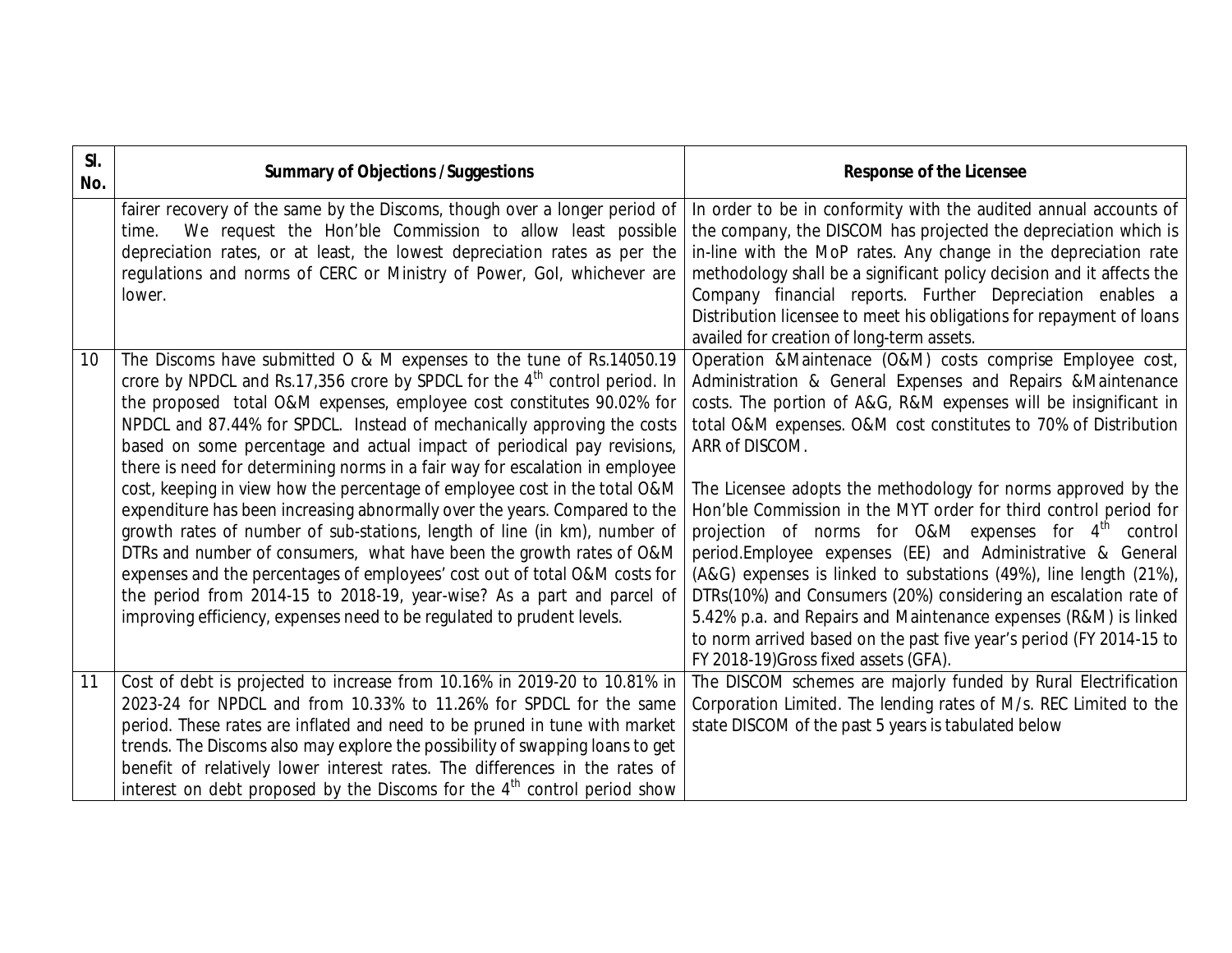| SI.<br>No. | <b>Summary of Objections / Suggestions</b>                                                |                                       | <b>Response of the Licensee</b>                                      |
|------------|-------------------------------------------------------------------------------------------|---------------------------------------|----------------------------------------------------------------------|
|            | elements of subjectivity unrelated to market trends. The Discoms should                   |                                       |                                                                      |
|            | explore possibilities of bargaining with funding agencies for reduction of                |                                       | Average DISCOM lending rate from REC for                             |
|            | interest rates in view of the downtrend of the same in the market.                        | <b>FY</b>                             | long term loans                                                      |
|            |                                                                                           | 2014-15                               | 11.65%                                                               |
|            |                                                                                           | 2015-16                               | 11.93%                                                               |
|            |                                                                                           | 2016-17                               | 11.09%                                                               |
|            |                                                                                           | 2017-18                               | 10.49%                                                               |
|            |                                                                                           | 2018-19                               | 10.90%                                                               |
|            |                                                                                           |                                       | This shows that the DISCOM lending rates are showing mixed trend     |
|            |                                                                                           |                                       | over the years and on an average it stood at 11.21% p.a. Hence the   |
|            |                                                                                           |                                       | cost of debt for new loans considered in the DISCOM is 11% which     |
|            |                                                                                           |                                       | is in-line with the current state of financial affairs.              |
| 12         | The Discoms have claimed 14% return on equity component in the regulated                  |                                       | The Regulation 4 of 2005 stipulates the following clause under       |
|            | rate base. This is in addition to 2% supply margin. SPDCL has claimed income              | "Taxes on Income" :-                  |                                                                      |
|            | tax rate of 21.55% (MAT) for the $4th$ control period. NPDCL has claimed                  | "18. Taxes on Income                  |                                                                      |
|            | income tax rate of 30%, surcharge 12% and cess 3% for the 4 <sup>th</sup> control period. |                                       | 1. Taxes on Income, if any, on the income stream of the licensed     |
|            | Such divergent claims need to be examined in the light of actual income tax               |                                       | business of the Distribution Licensee shall be treated as an expense |
|            | rate applicable. For generation tariff, income tax is allowed as pass through             | and shall be recoverable through ARR. |                                                                      |
|            | on return on equity only. Here, in the case of distribution business, 14% RoE             |                                       | 2. Taxes on Income actually payable and paid shall be included in    |
|            | is allowed by the Commission worked out on the basis of regulated rate base,              |                                       | the ARR, limited, however, to tax on Return on Equity component      |
|            | irrespective of actual equity invested by TS Discoms. Therefore, we request               |                                       | of the Return on Capital Employed, and excluding tax on profit, if   |
|            | the Hon'ble Commission not to entertain their claim for income tax on                     |                                       | any, in excess of such return (arising out of any reason, including  |
|            | normative basis, but confine to return on equity actually provided by the                 |                                       | efficiency of the Distribution Licensee or any explicit incentive    |
|            | Discoms. When return on equity $@$ 14% plus 2% supply margin is allowed,                  |                                       | provided in the ARR), penalties, interest on delayed payment of tax, |
|            | income tax on the same can be borne by the company concerned. I request                   |                                       | etc., and duly adjusted for any refunds, etc. received for the       |
|            | the Hon'ble Commission to consider to dispense with the practice of allowing              | previous periods."                    |                                                                      |
|            | income tax to be paid by Discoms as pass through to be collected from the                 |                                       |                                                                      |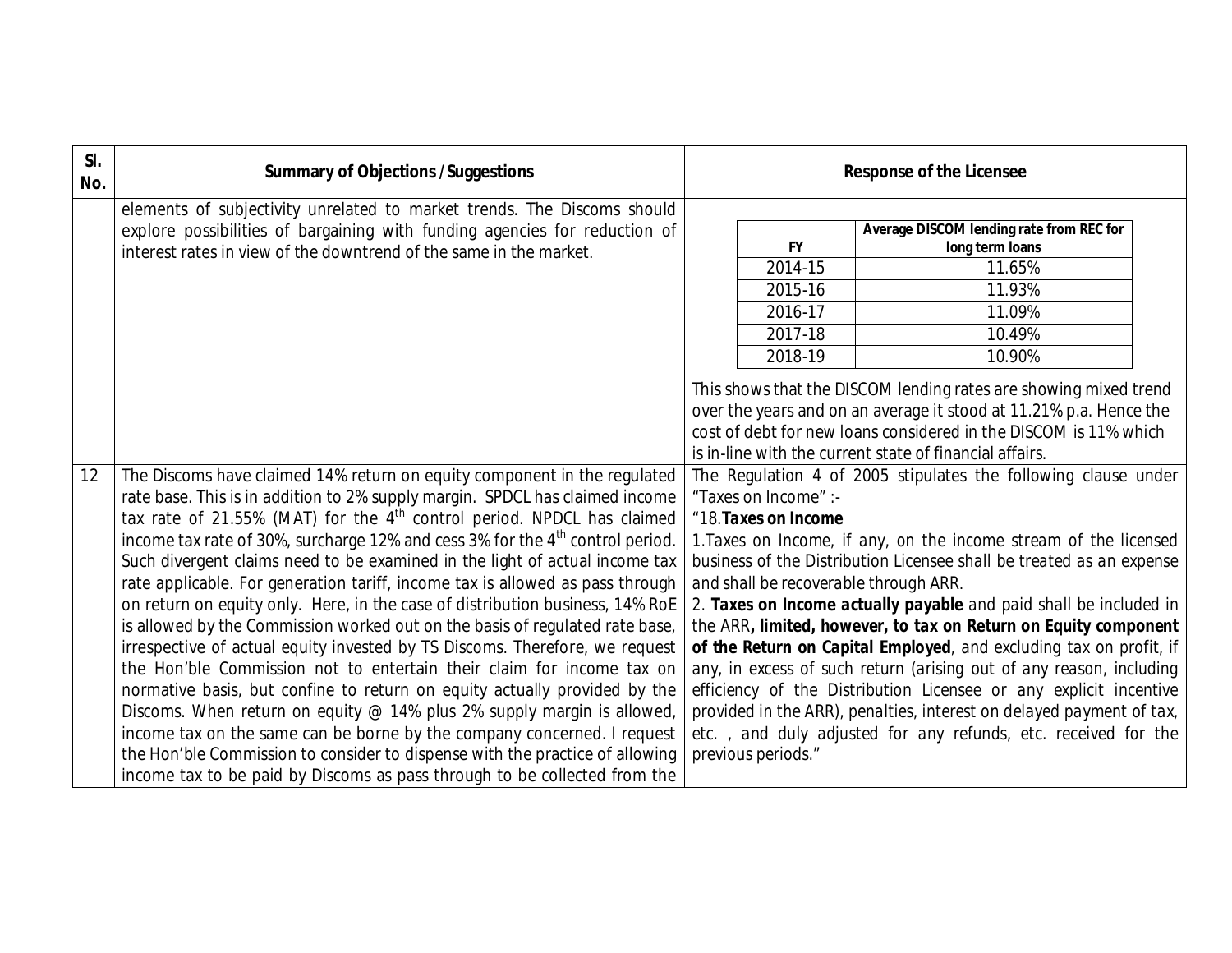| SI.<br>No. | <b>Summary of Objections / Suggestions</b>                                                                                                                                                                                                                                                                                                                                                                                                                                                                                                                                                                                                                                                                                                                                                                                                                                                                                                                                                                                                                                                                                                                                                                                                                                                                                                                                                                                                                                                                                                                                             | <b>Response of the Licensee</b>                                                                                                                                                                                                                                                                                                                                                                                                                                                                                                                                                                                                                                                                                                                                                                                                                                                                                                                                                                                              |
|------------|----------------------------------------------------------------------------------------------------------------------------------------------------------------------------------------------------------------------------------------------------------------------------------------------------------------------------------------------------------------------------------------------------------------------------------------------------------------------------------------------------------------------------------------------------------------------------------------------------------------------------------------------------------------------------------------------------------------------------------------------------------------------------------------------------------------------------------------------------------------------------------------------------------------------------------------------------------------------------------------------------------------------------------------------------------------------------------------------------------------------------------------------------------------------------------------------------------------------------------------------------------------------------------------------------------------------------------------------------------------------------------------------------------------------------------------------------------------------------------------------------------------------------------------------------------------------------------------|------------------------------------------------------------------------------------------------------------------------------------------------------------------------------------------------------------------------------------------------------------------------------------------------------------------------------------------------------------------------------------------------------------------------------------------------------------------------------------------------------------------------------------------------------------------------------------------------------------------------------------------------------------------------------------------------------------------------------------------------------------------------------------------------------------------------------------------------------------------------------------------------------------------------------------------------------------------------------------------------------------------------------|
| 13         | consumers as a part and parcel of charges.<br>The Discoms have claimed special appropriations for safety measures                                                                                                                                                                                                                                                                                                                                                                                                                                                                                                                                                                                                                                                                                                                                                                                                                                                                                                                                                                                                                                                                                                                                                                                                                                                                                                                                                                                                                                                                      | As per the above regulation, the DISCOM has claimed Taxes on<br>Income on the expected Return on equity (including supply margin)<br>in the Proposed ARR for 4 <sup>th</sup> MYT Control Period.<br>The special appropriation amount of Rs. 131.25 Crores has been                                                                                                                                                                                                                                                                                                                                                                                                                                                                                                                                                                                                                                                                                                                                                           |
|            | towards safety of consumers and their employees. While SPDCL has claimed<br>special appropriations of Rs.50 crore per annum during the $4th$ control period,<br>NPDCL has claimed the same ranging from Rs.56.87 crore for 2019-20 to<br>Rs.59.97 crore during 2023-24. While NPDCL was permitted by the Hon'ble<br>Commission to have a budget of Rs.292 crore and SPDCL for Rs.200 crore for<br>the third control period for safety improvement plan, the Discoms have<br>submitted that they have not completed the proposed works under the plan<br>and proposed to complete them on "priority basis" (NPDCL) and on "priority<br>basis preferably as a 100 days program" (SPDCL). This approach shows lack of<br>seriousness on the part of the Discoms to implement safety measures.<br>Moreover, to what extent safety of consumers and employees of the Discoms<br>has been improved and rate of accidents reduced during the third control<br>period is not explained by the Discoms. This is despite the fact that the<br>Hon'ble Commission had made it clear that "non-compliance of this directive<br>(to prepare and implement safety improvement plan during the $3rd$ control<br>period) may lead to claw back of the amounts provided with carrying norm<br>apart from disallowing the compensation/ex-gratia amounts paid on account<br>of accidents occurred due to poor network." Out of the amounts approved<br>by the Hon'ble Commission under special appropriations for safety measures,<br>how much was spent by the Discoms during the third control period? | utilized during 3 <sup>rd</sup> Control period for execution of the following<br>rectification /installation works under Safety measures:<br>Sagging of 11 KV & LT Lines<br>➤<br>Requirement of intermediate, 11 KV & LT poles<br>Bent/leaned/Damaged/Rusted poles<br>Damaged stays and struts<br>Damaged or Worn-out conductor<br>Defective earthing rectification<br>Defective AB switches rectification<br>Defective HG Fuse sets rectification<br>Low level road crossings/ low height lines with insufficient<br>ground clearance.<br>$\triangleright$ Provide new AB Switches wherever not existing<br>In addition to this Licensee has under taken power week program in<br>the month of September, 2019 to renovate the Rural distribution<br>infrastructure, licensee has spent Rs. 60.83 Crores and also under<br>DNRD Program up to Dec, 2019 Licensee has spent Rs.32.64 Crores.<br>In the FY 2019-20 under safety improvement program Licensee has<br>spent Rs.Rs.93.47 Crores till 31 <sup>st</sup> Dec, 2019. |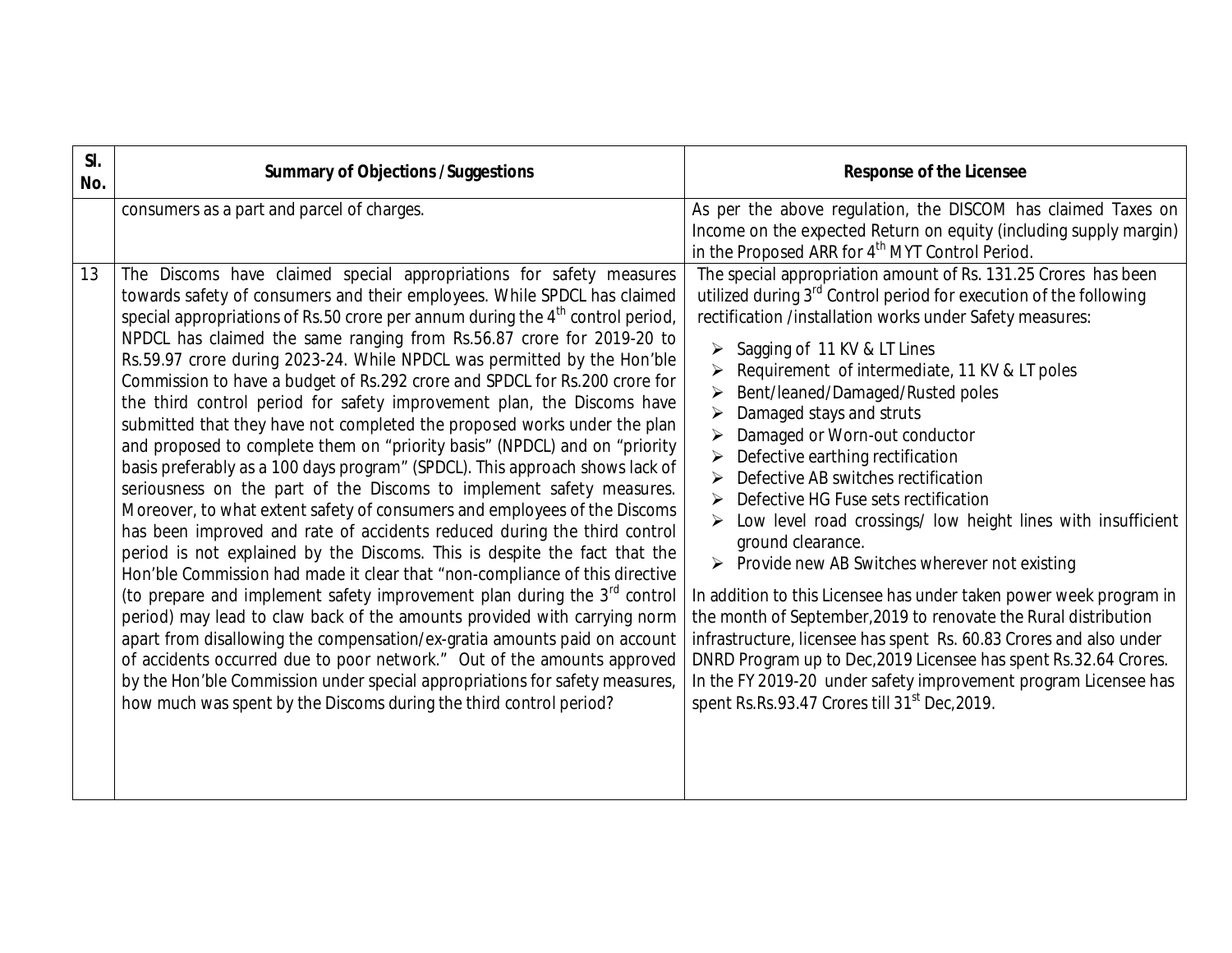| SI.<br>No. | <b>Summary of Objections / Suggestions</b>                                                                                                                                                                                                                                                                                                                                                                                                                                                                                                                                                                                                                                                                                                                                                                                                                                                                                                                                                                                                                                                                                                                                                                                                                                                 | <b>Response of the Licensee</b>                                                                                                                                                                                                                                                                                                                                                                                                                                                                                                                                                                                                                                                                                                                                                                                                                                                                                                                                                                                                               |
|------------|--------------------------------------------------------------------------------------------------------------------------------------------------------------------------------------------------------------------------------------------------------------------------------------------------------------------------------------------------------------------------------------------------------------------------------------------------------------------------------------------------------------------------------------------------------------------------------------------------------------------------------------------------------------------------------------------------------------------------------------------------------------------------------------------------------------------------------------------------------------------------------------------------------------------------------------------------------------------------------------------------------------------------------------------------------------------------------------------------------------------------------------------------------------------------------------------------------------------------------------------------------------------------------------------|-----------------------------------------------------------------------------------------------------------------------------------------------------------------------------------------------------------------------------------------------------------------------------------------------------------------------------------------------------------------------------------------------------------------------------------------------------------------------------------------------------------------------------------------------------------------------------------------------------------------------------------------------------------------------------------------------------------------------------------------------------------------------------------------------------------------------------------------------------------------------------------------------------------------------------------------------------------------------------------------------------------------------------------------------|
|            |                                                                                                                                                                                                                                                                                                                                                                                                                                                                                                                                                                                                                                                                                                                                                                                                                                                                                                                                                                                                                                                                                                                                                                                                                                                                                            | Also to mention that almost 80% of accidents occurred due to<br>consumer's negligence (insulation failure, faulty domestic wiring,<br>non standard equipment, repairing of starter and service wire, etc.),<br>to reduce these accidents Licensee has undertake various<br>awareness activities such as safety week, pamphlets distribution<br>and wall posters on electrical safety on public places etc.                                                                                                                                                                                                                                                                                                                                                                                                                                                                                                                                                                                                                                    |
| 14         | TSNPDCL has submitted that it has observed that by considering agriculture<br>sales, the loss at LT voltage level is nearer to the loss approved by the<br>Hon'ble Commission for the last year of 3 <sup>rd</sup> control period (2018-19) at 5.01%<br>against 5% approved by the Commission. Despite the various loss reduction<br>measures claimed to have been implemented by the Discom, the latter<br>maintains that further reduction of losses from the present level of<br>distribution losses of 11.23% for the year 2018-19 is very difficult. In view of<br>the same, NPDCL has requested the Hon'ble Commission to approve the<br>voltage wise loss trajectory for the 4 <sup>th</sup> control period from 5.01% achieved<br>during 2018-19 to 4.99% during 2023-24 (LT loss); from 3.92% achieved<br>during 2018-19 to 3.91% during 2023-24 (11 kv loss); and from 3.58%<br>achieved during 2018-19 to 3.57% during 2023-24 (33 kv loss). Despite huge<br>expenditure proposed for expansion and strengthening of the distribution<br>system, the proposed reduction of wheeling losses over a period of five years<br>is an insignificant 0.1%. On its own admission, SPDCL fell short of achieving<br>the targets for reduction of wheeling losses approved by the Hon'ble | As per clause 5.3 (h)(2) of National Tariff Policy "In cases where<br>operations have been much below the norms for many previous<br>years the initial starting point in determining the revenue<br>requirement and the improvement trajectories should be<br>recognized at "relaxed" levels and not the "desired" levels." Hence<br>TSNPDCL has considered the actual losses achieved in FY 2018-19 as<br>basis for projection of loss trajectory for 4 <sup>th</sup> MYT Period. The<br>DISCOM could not achieve the stringent loss targets approved by<br>the Hon'ble Commission for 3 <sup>rd</sup> MYT Period despite extensive loss<br>reduction measures taken during the period.<br>The licensee has implemented various loss reduction measures like<br>strengthening of the network infrastructure, addition of network<br>elements, and vigorously undertaking the Energy Audit to keep a<br>close tab on the losses. Achieving slight reduction in losses after<br>reaching certain bench mark levels will be quite ambitious and |
|            | Commission for the year 2018-19. The Discom had admitted that the actual<br>losses are higher than the approved loss levels set for the third control<br>period. It has requested the Hon'ble Commission to consider the actual losses<br>of 2018-19 to arrive at the revised loss trajectory for the 4 <sup>th</sup> control period. A<br>part of line losses is being shown under agricultural consumption, in the<br>absence of metering, and as a result of questionable methodology being                                                                                                                                                                                                                                                                                                                                                                                                                                                                                                                                                                                                                                                                                                                                                                                             | requires huge capital investments backed by technology up<br>gradation. In the proposed investment plan, 80% of investment is<br>for base capex to handle network growth and 20% of capex will be<br>utilized for reduction of AT&C losses, reliability improvement, Civil<br>infra, renovation & modernization and technology up gradation etc.                                                                                                                                                                                                                                                                                                                                                                                                                                                                                                                                                                                                                                                                                              |